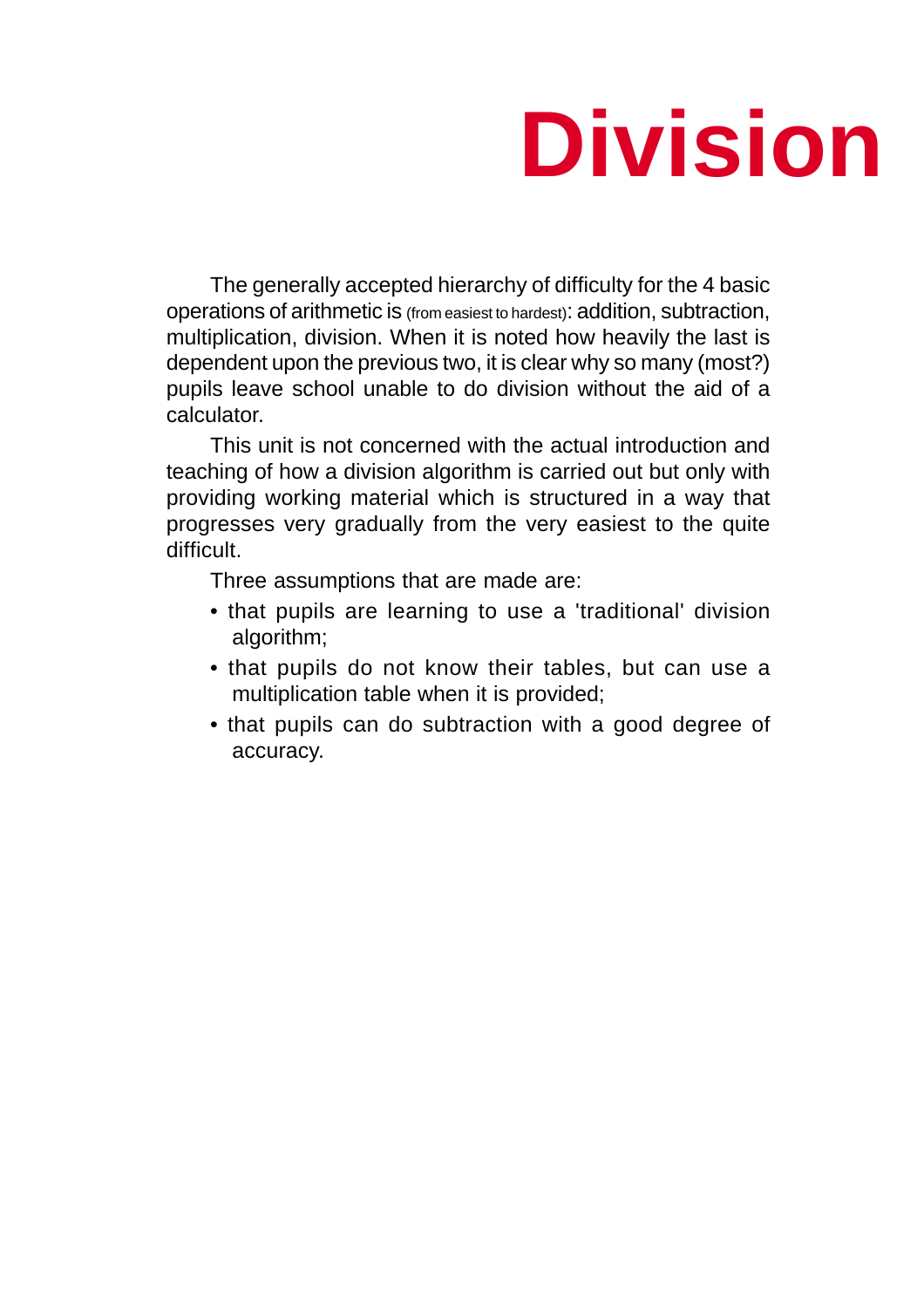## **Background**

The symbols **÷** and **/** are the main ones used to indicate division, so 6 **÷** 3 and 6 **/** 3 mean the same thing.

**÷** is used in written and printed work, and also on a calculator.

**/** is used in computing.

The symbol – as in  $\frac{6}{3}$  can be included since that is its ultimate meaning in that situation.

The symbol **:** was once used to mean division (and **÷** meant subtraction) but in the mid-1600's English mathematics adopted the symbol we know and use today\*.

Continental Europe retained (and still uses) **:** to mean division.

English mathematics retained **:** in one particular place; using it to show ratio as in 6 **:** 3 which can be considered as a form of division.

In saying it there are many variations such as (all meaning  $6 \div 3$ ) "six divided by three" "six shared by three" "threes into six" "how many threes in six?"

and every teacher can add to that list.

The first two are 'better' than the second two since the order of the numbers is maintained and this may go some way to obviating one of the common errors found in later work. But language in the classroom is always a matter of balance between 'correctness' and 'understanding'. No, they are are not mutually exclusive, but too much emphasis on one can result in some loss of the other. Teachers have to be negotiators also.

A commonly-found error is when a pupil has decided that division has to be done and then proceeds to divide the larger number by the smaller regardless of what was actually required. (The same is seen in subtraction.) One has every sympathy with this interpretation, because when you consider how the topic is introduced, and what most (all?) of the practice consists of, it is easy to see how it arises. But that does not make it right. So, one important point that needs to made at some time in any pupil's arithmetic development is that division is NOT commutative.

| <b>Addition IS commutative:</b>                                         | $6 + 3 = 3 + 6$ order does NOT matter           |
|-------------------------------------------------------------------------|-------------------------------------------------|
| <b>Multiplication IS commutative:</b>                                   | $6 \times 3 = 3 \times 6$ order does NOT matter |
| <b>Subtraction</b> is NOT commutative: $6-3 \neq 3-6$ order DOES matter |                                                 |
| <b>Division</b> is NOT commutative:                                     | $6 \div 3 \neq 3 \div 6$ order DOES matter      |

Clearly this is not something to bother about in the beginning, or it will be lost as just one message among many others (information overload) but it must come at some time.

\* The symbol **÷** is known as an **obelus** It is a very old symbol but was not used to indicate division until the Swiss mathematician Johann Rahn first did so in 1659.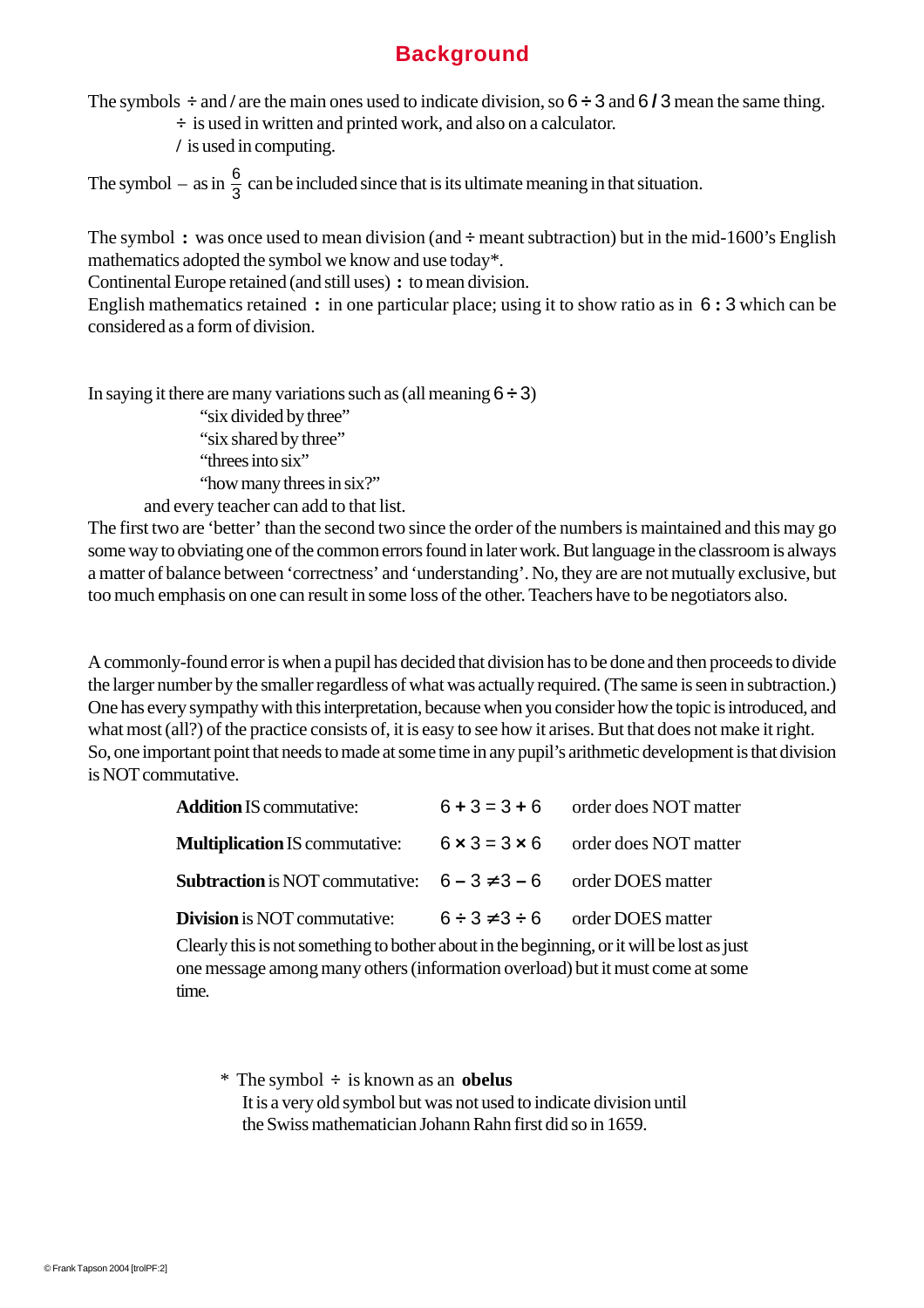## **The naming of the parts**

In order to detail the structure of the work given on the various sheets, it is necessary to make clear the meanings of the different technical terms used. This is most easily done by labelling all the parts of a typical 'long division' sum. Here the sum being done is

#### 9476 **÷** 58 (dividend **÷** divisor)

Notice in particular the partial-remainders which are the results of the subtraction sums being done at various stages. These partial-remainders, together with the subtraction sum leading up to them, are important in making an assessment of the overall difficulty of any particular division sum.



Unfortunately, the word 'quotient' has two meanings which overlap.

**1.** The quotient is the result given by the operation, or process, of division.

*In the example above, the quotient is: 163 rem 22*

**2.** The quotient is the whole number part of the result given by the operation, or process, of division. *In the example above, the quotient is: 163* (Notice that implicit in definition 2 is the fact that the remainder is not really a whole number but, more properly, is a fractional part. This is seen more clearly if the division is continued after inserting a decimal point in the answer line.)

Of course, these two meanings merge if there is NO remainder. It is suggested that, at the elementary level, the word 'quotient' is not used, but only the word 'answer' which conforms to 'quotient 1', and removes the possibility of ambiguity. Should there be a need to refer to the 'whole number part' of the answer, then it could be named in just that way.

The word 'quotient' will not be used in these notes.

The choice of words to be used with pupils must be a matter of discretion and totally dependent upon the environment. For example, 'divisor' is a good short word but, 'the number you are dividing by' is much more user-friendly.

The term 'partial-remainder', as identified above, is introduced here only as a help in dealing with the analysis of the division algorithm in use.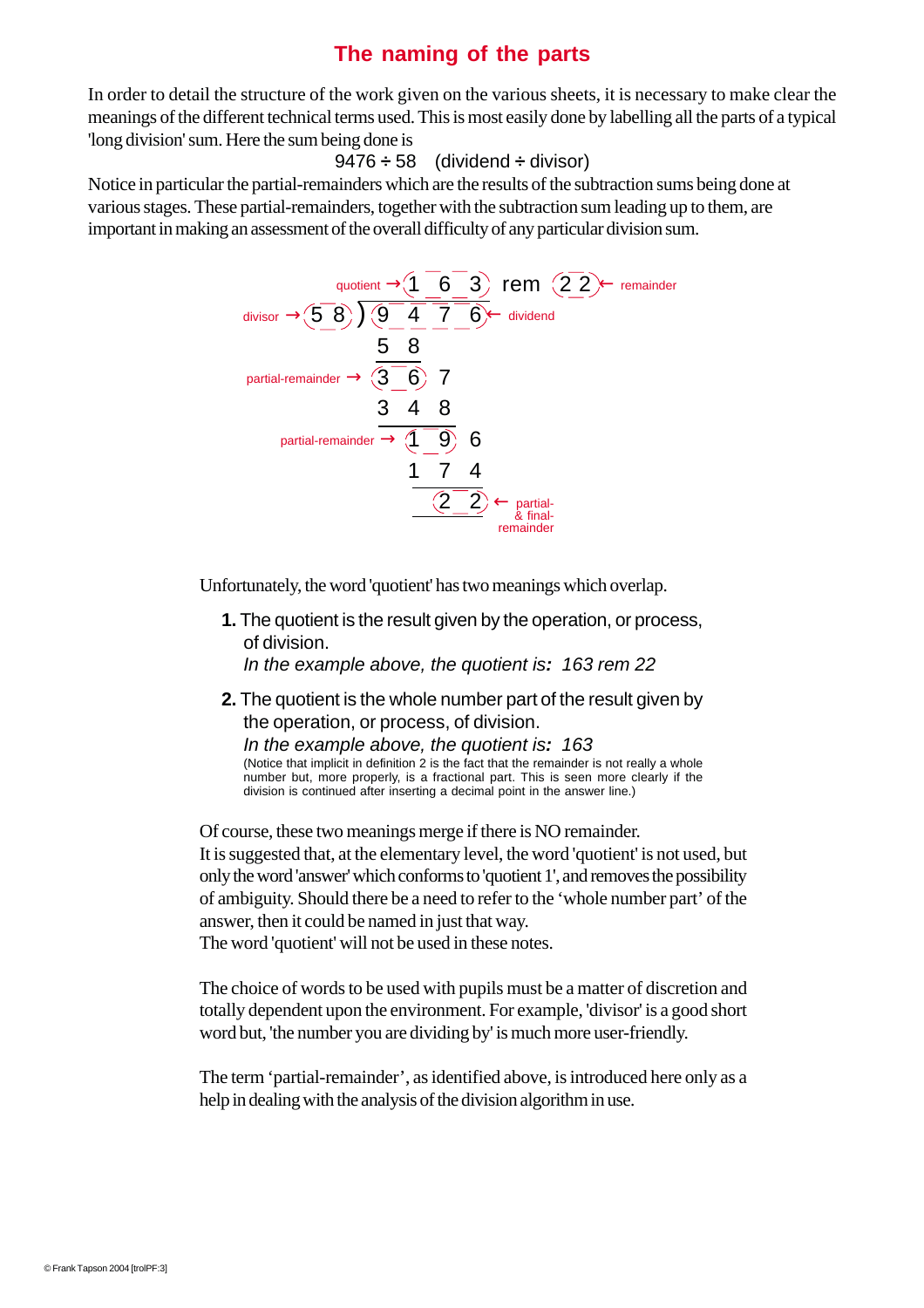## **Varieties of Division**

#### **'Short' or 'Long'?**

The terms 'short division' and 'long division' are often used. This unnecessary and can be confusing. Leaving aside peripheral distractions of historical methods (the Italian is a favourite) only one basic algorithm is taught in general. How that is handled varies. If the appropriate multiplication table is known and the intermediate subtractions can be done mentally, then the only writing that needs to be done is to record the answer. (Whether the partial-remainders are written in or not is irrelevant.) So the division sum 87934 **÷** 7could look like this

$$
\begin{array}{r}\n1 & 2 & 5 & 6 & 2 \\
7 & 8 & 17 & 39 & 43 & 14\n\end{array}
$$

and it is not unreasonable to class this as 'short division'.

It is in contrast to 9746 **÷** 58 (done on the previous page) which is clearly in the class of 'long division'. However, it must be seen that the algorithm driving both of these sums is the same. It is only in its implementation that the difference arises, and this is entirely dependent upon the knowledge and skills of the user. So the shift from doing 'short division' to doing 'long division' can vary considerably between individuals. To accommodate that it is best if only the word 'division' is used and the techniques of application allowed to arise in their practice.

#### **Types of Division**

Dividing one number by another number is simply 'division'.

However, if named quantities are involved then two types of division are recognised.

**Partition** A partition is a division in which both the dividend and divisor have different names. **Quotition** A quotition is a division in which the dividend and divisor have the same name. *Examples*

*20 ÷ 5 is a division Dividing (or sharing) 20 apples among 5 people is a partition*. *(20 apples* **÷** *5 people) or (apples* **÷** *people) Finding out how many 5 cm lengths can be cut from a piece of string 20 cm long is a quotition*.

 $(20 \text{ cm} \div 5 \text{ cm})$  or  $(\text{ cm} \div \text{ cm})$  or  $(\text{length} \div \text{length})$ 

Does it matter?

For teachers it certainly ought to be known, because it has been observed that when division problems are set in a context, which almost inevitably means using named quantities, quotitions are less easily resolved than partitions - even though the numbers may be the same. In other words, it is not the division process itself which causes the problem, but in first deciding that division is appropriate, and then deciding which has to be divided by what.

*(For anecdotes concerning this see Appendix 1)*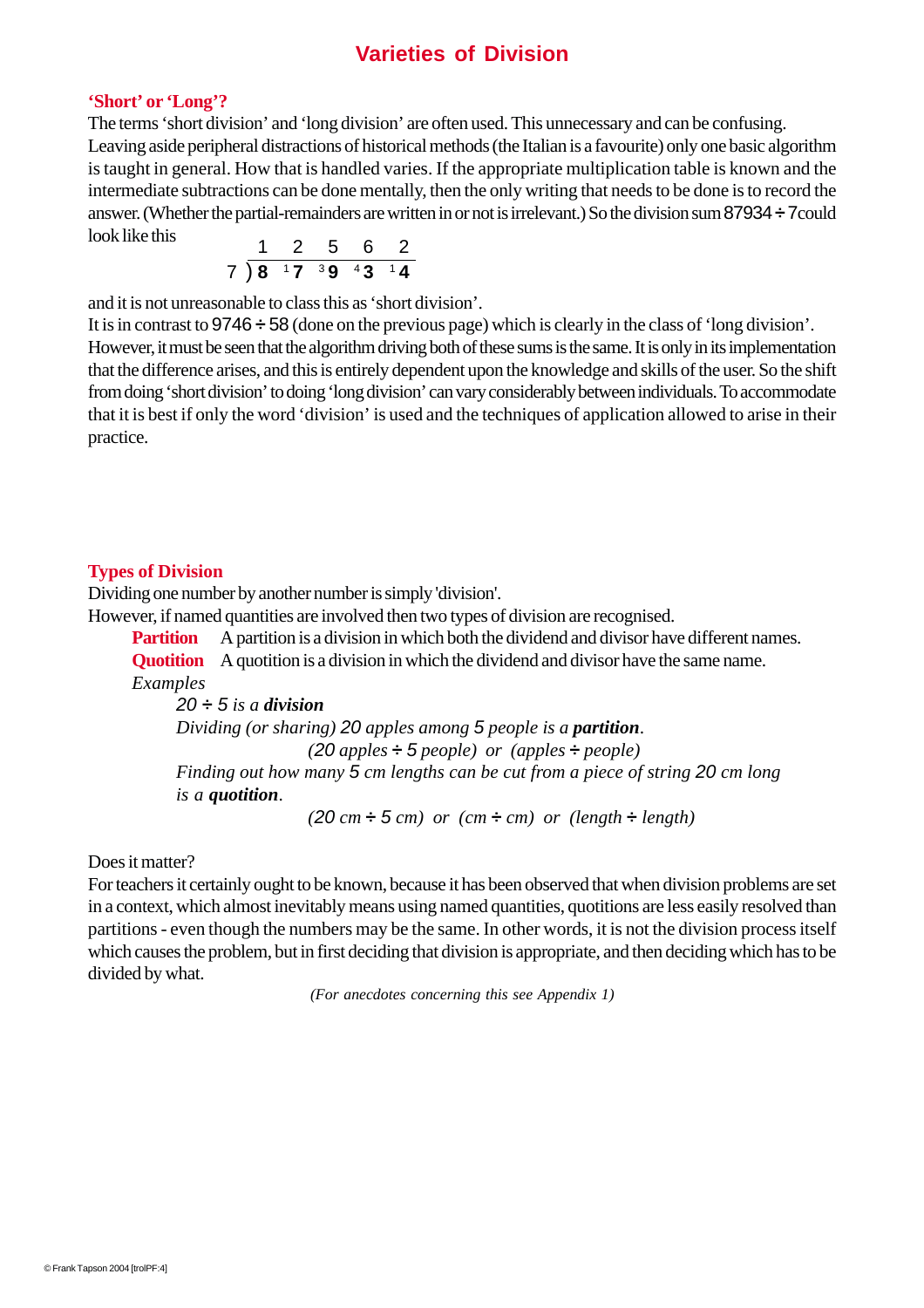# **Division**

## **The Difficulties**

The difficulties in the actual doing of a division sum, even when the algorithm has been properly mastered, arise in two principal areas.

**The first** is the demands upon knowing, or being able to generate, the appropriate multiplication table, or else having the ability to estimate and try out various multiples of the divisor. To overcome this and encourage practice in the use of the algorithm itself, the work set out in this unit has all of the divisors limited to two digits, and all the multiplication tables from 4 to 99 are supplied. The two master-sheets provided can be copied back-to-back on a single sheet, and there is a wide inner margin so that the sheet can be fitted into a binder. Each pupil should have his or her own sheet. These tables are also available in the form of a small booklet (which has to be made up) and can be found under 'Multiplication Methods' in the *trol* menu

**The second** difficulty is the demand for the many subtractions that have to be carried out. There is no easy fix for this, but it must be borne in mind, both in designing the work and in analysing errors. A hierarchy of sums can be identified ranging from the 'very easy' to the 'quite hard'. Some examples of this, are shown below. (Each 3 by 2 block represents a particular subtraction sum.)

|  |  | 2 5 9 8 7 6 4 8 3 3 5 8 6 4 3 5 7 4 4 0 7 |  |
|--|--|-------------------------------------------|--|
|  |  | 1 3 4 8 6 9 4 5 6 2 7 4 1 7 5 4 8 9 2 6 8 |  |

They are in order of increasing difficulty from left to right. The first is straightforward. The second would need a little extra work if done formally, whichever method is used\*\* but can be done easily by 'counting on'. Now it is not possible to produce many division sums which are limited to having only those two types of subtraction, besides being very unreal in practical terms. So, a few to get started maybe, but most of the work must involve subtractions of increasing difficulty. The message is clear: no pupil should be doing this work who does not have some competence and confidence in subtraction. Note that the partial-remainders can only be used as a first rough guide to assessing the probable order of difficulty of any division sum, but must be used<br>and discussion Canciden with discretion. Consider,

|  | $-123$ |  | $-347$ |  |
|--|--------|--|--------|--|
|  | 4 5 6  |  | 4 5 6  |  |

both produce the same answer (the partial-remainder) but the second is much harder that the first

\*\* In formal subtraction sums there are two methods generally in use. One is known as **equal addition** (this is the one where words like 'borrow' and 'payback' arise) and the other is that of **decomposition**.

**A common mistake** is the '**missing zero syndrome**'. This arises when, during the course of doing a division sum a point comes where the divisor is smaller that the number that is currently being attempted. To understand how this particular mistake comes about, try the sum

$$
61153154 \div 12
$$

and see how the (wrong) answer 59697 is produced.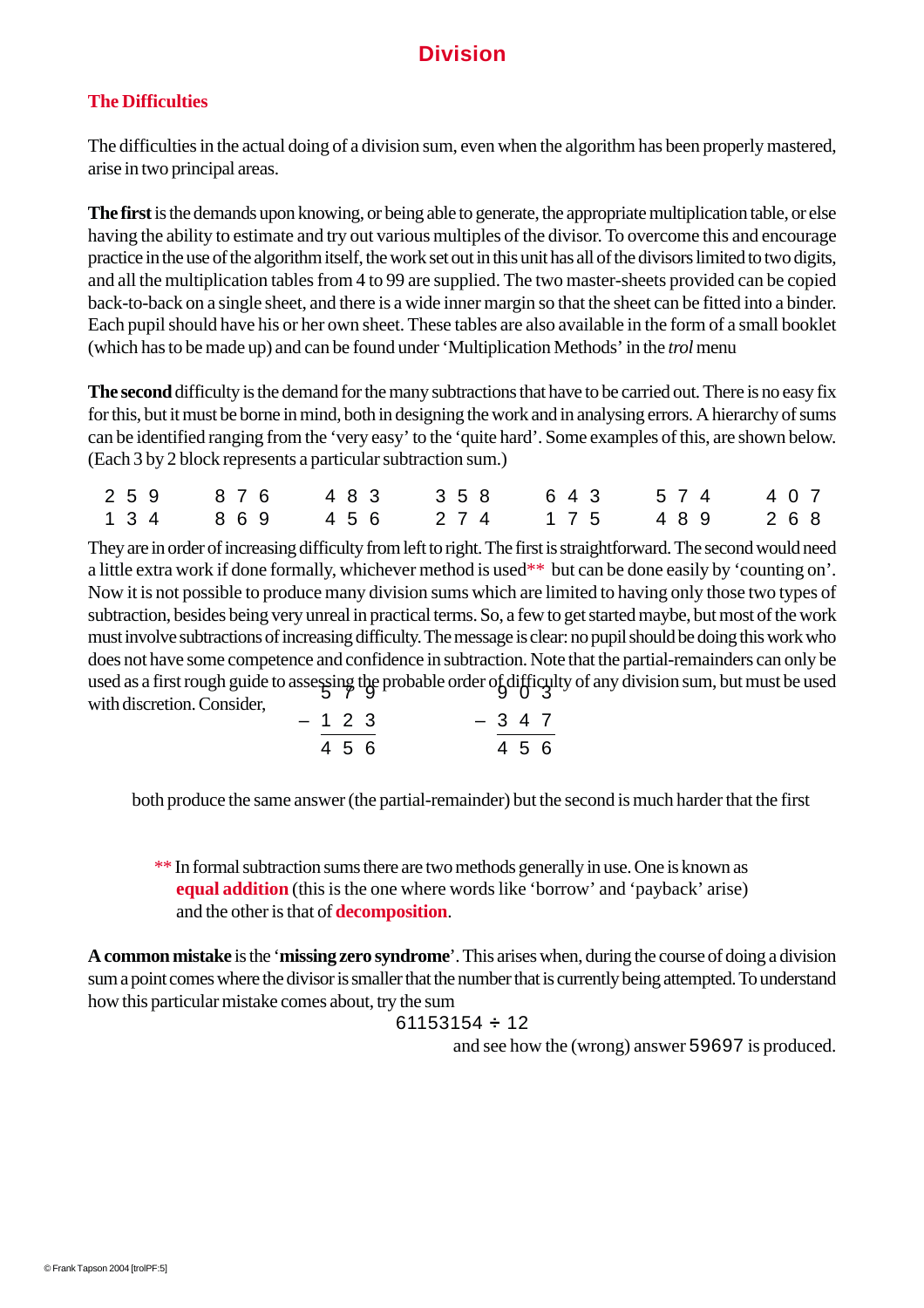#### **Introductory Work**

There is a miscellaneous set of tables, printed in a larger type-face. These can be used to make an ohp slide. With this on view, perhaps exposing only the table needed at the time, various examples can be worked through on the board. A possible introductory sequence is outlined below. Only a few examples are given here to illustrate various points. In practice more would be needed, but they are easy to generate, and the small (single-digit) divisors guarantee 'easy' subtractions even if only 'counting-on' is available.

For the earliest work all the dividends could be of sufficient length to help build up the 'rythym' of the algorithm but, with small divisors so all the partial-remainders can be found mentally and, in the beginning, none are zero. *A slightly different approach would be to keep the dividends short so that individual sums do not seem tedious and mistakes are more quickly resolved. That would require a different set of examples from those given here, though the stages to be covered would be the same.*

589144 **÷** 4 7869285 **÷** 5

Make sure some examples contain a zero or two in the dividend.

Then there is the case where the divisor is bigger than the leading digit of the dividend as in

$$
436974 \div 6 \qquad \qquad 246883 \div 7
$$

Before doing those a decision must be made. Is a zero to be written (above the 4 & 2 respectively) or not? An argument for doing so is that this keeps the rules consistent throughout, that there is no need to treat the leading digits of the dividend differently from the rest and this might go some way towards reducing the 'missing zero syndrome'.

And then turn to those definitely needing a zero in the answer. (With small divisors this means the previous partial-remainder was zero.)

 $916104 \div 7$  837648  $\div 8$ 

There is also a need to have some examples which leave a remainder **\*\***

The easiest way of generating these is to take a previous example with a known structure and add on something (less than the divider) to the last digit of the dividend. Of course, if all the fore-going has been absorbed, there should be no need to take any particular care in the construction at this point. Here is one which embodies 'everything'.

$$
474358305 \div 9
$$

**\*\*** Sums requiring a remainder to be found have a useful function in 'defeating' those who will attempt to use a calculator. Very few are capable of working out the remainder on a calculator without some help.

Try asking for the remainder to 84 **÷** 37 and expect the answer 27 (from someone using a calculator)

An alternative is to give sums where the dividend is more than eight digits long. Most calculators cannot handle that.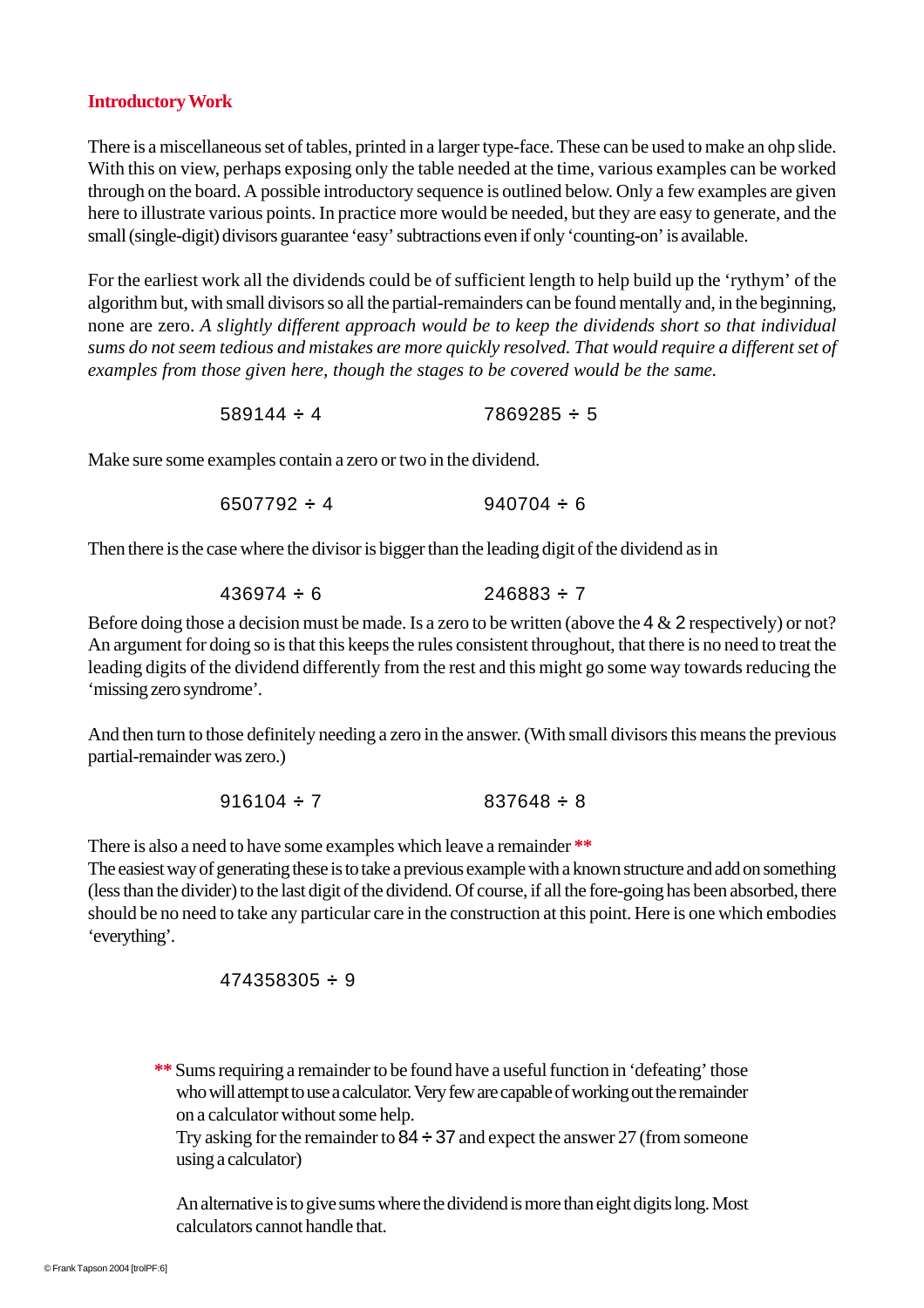#### **Harder Examples**

The move is now made into using bigger divisors.

A decision has to be made at some point concerning the presentation of the algorithm.

When is it to make an appearance in its traditional form? This would be as good a place as any at which to do it. Remember though that it is only a very handy way of organising the work. It could all be done by writing each subtraction sum down on one side as it was needed. Some people work very well like that. For instance, the sum presented in its full traditional splendour on page 3, under the 'The naming of the parts' could well look like this

> 163 rem 22  $58$  ) 9  $^{0}4$   $^{36}7$   $^{19}6$

with three small subtraction sums written elsewhere.

This may be undesirable for several reasons, but it is still a valid solution and still using the basic algorithm. The method of application must not be confused with the basic principle of the algorithm.

> *Assuming the traditional layout is to be used, many will benefit considerably if squared-paper is used as a guide to lining-up the digits.*

The first stage is to show that the algorithm is still the same even though the partial-remainders start getting bigger. In the first example below, no partial-remainder is greater than 11. In the second example the biggest partial-remainder is 16 (at the end) and all the subtractions can be classed as easy.

88934762 **÷** 14 27957581 **÷** 23

After that it is a matter of gradually increasing the degree of difficulty of the subtractions to be done. These examples are structured to that end.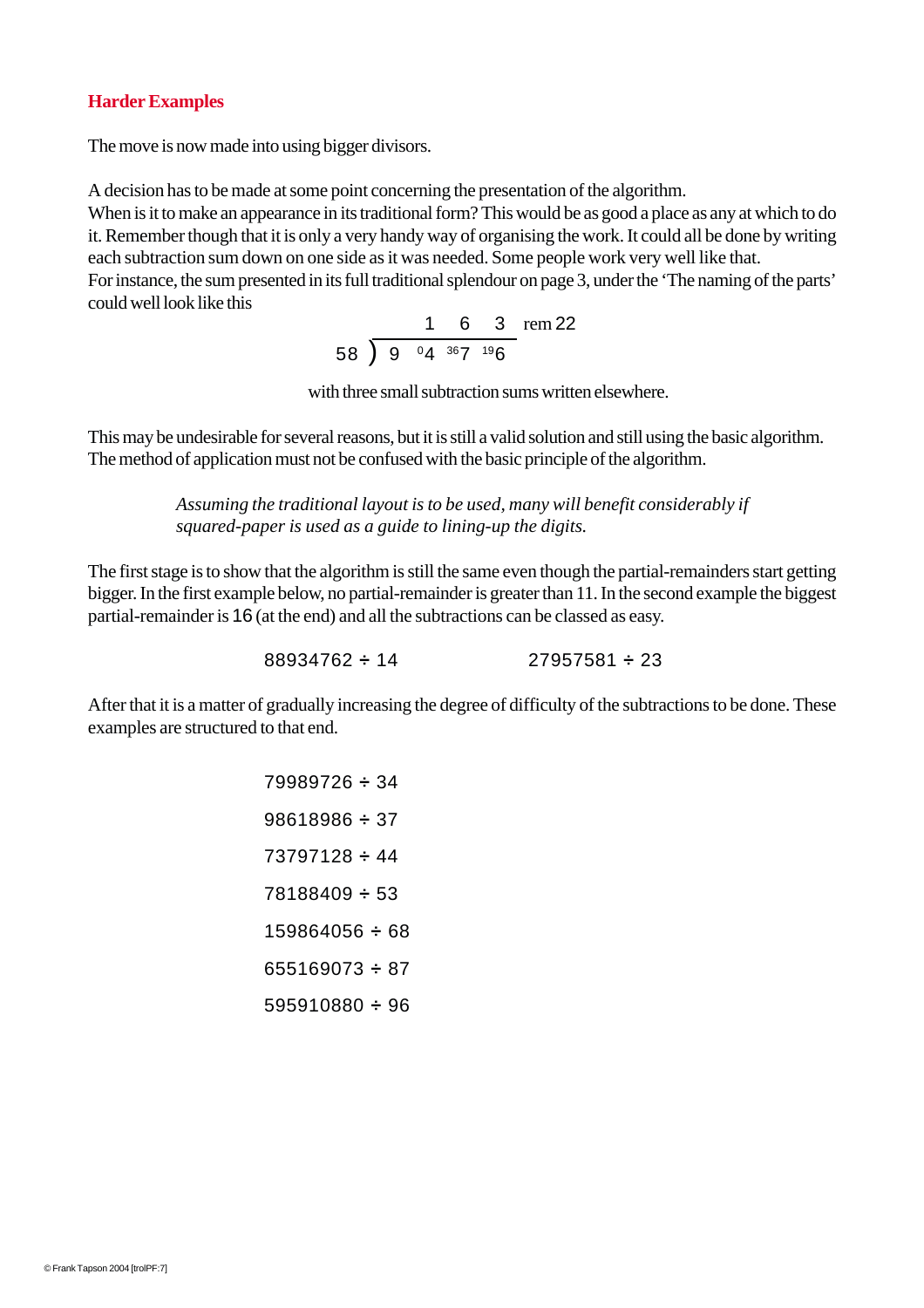#### **A guide to the Practice Sheets**

There are two Practice Sheets containing six Sections, identified as A to F. Each section contains forty division sums

Each of these sections has been wrritten in two parts. One part contains all the oddnumbered sums, the other contains all the even-numbered sums. As far as possible it has been done to produce two parallel sets of questions having the same order of difficulty overall. This allows the work to be assigned in such a way as to minimise the opportunities for collaboration. Assuming pupils are sitting in pairs, then the simple instruction

> *"Those on the left (nearest the window, or whatever) do the oddnumbered sums, those on the right do the even-numbered sums"* almost guarantees individual work.

It can be useful to inform pupils when remainders are not expected in the final answer, to serve as an indicator as to whether an answer might be correct or not. Whether to do this or not is a local decision. The information is not given on the worksheet.

#### **Section A**

Divisors are all single digit (4 to 9) and there are NO remainders throughout this section. Subtractions are of increasing difficulty, within the limits of such small divisors.

#### **Section B**

As for Section A except that now MOST (but not quite all) have remainders. Variation here would be to ask only for the value of the remainder to be stated. *(There are occasions in mathematics when we do want to know only what the remainder is.)*

#### **Section C**

All divisors lie in the range 11 to 51 (excluding multiples of 10) and there are NO remainders. Starting with the easiest, the subtraction sums increase in difficulty as progress is made through the section. There is one clear-cut distinction: in the first half nearly all the partialremainders are single-digit; while in the second half they are nearly all two-digit.

#### **Section D**

This has the same overall structure as for Section C, except that now MOST (but not quite all) have remainders.

#### **Section E**

All divisors lie in the range 52 to 99 (excluding multiples of 10) and there are NO remainders. The subtractions are generally much 'fiercer' and nearly all of the partial-remainders are of the two-digit variety.

#### **Section F**

This has the same overall structure as for Section E, except that now ALL the questions generate remainders.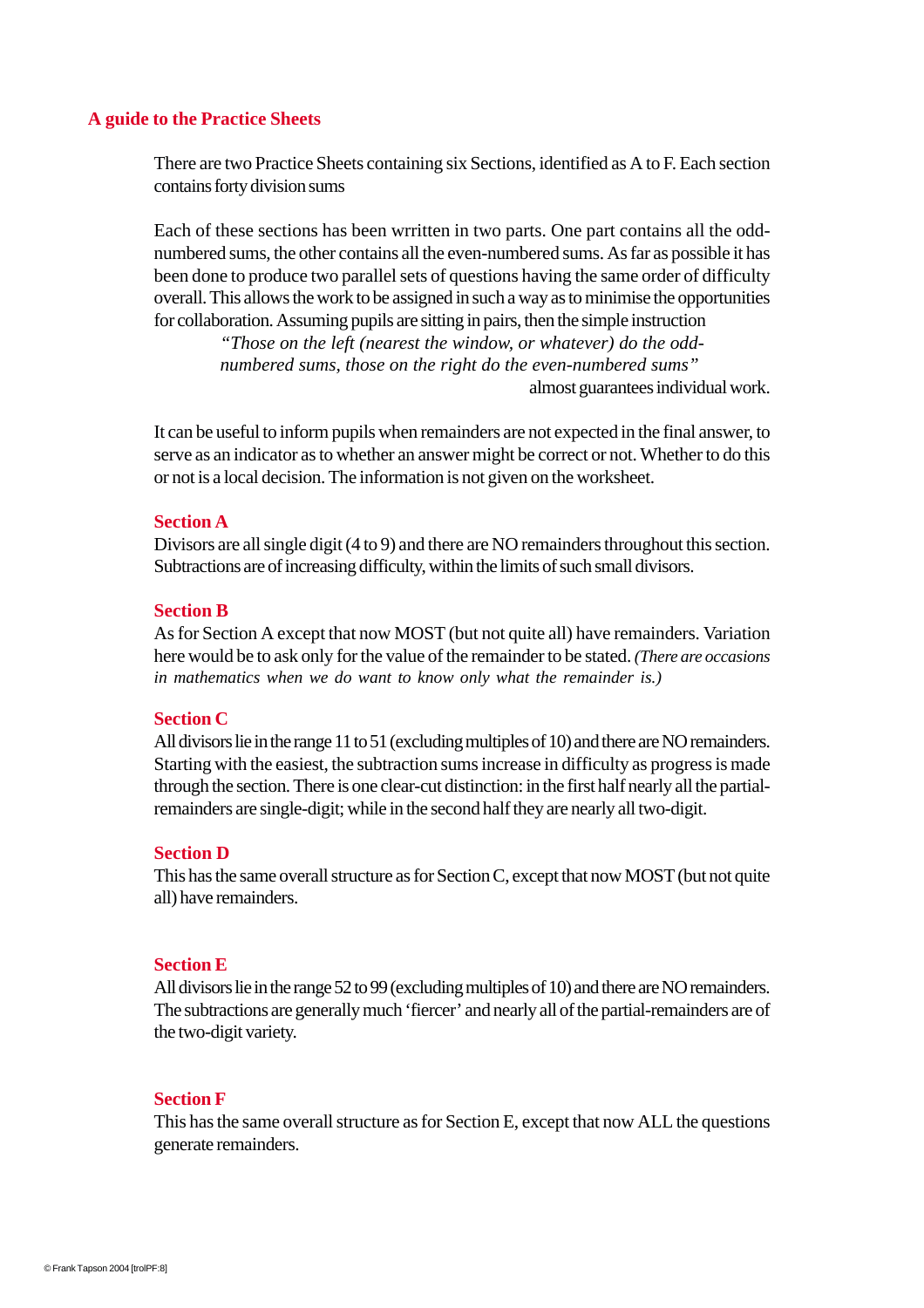## **Division Practice ~ 1**

## **Section A**

| 1. $765 \div 5$   | 11. $2376 \div 9$ | 21. $34756 \div 4$ | 31. $26352 \div 8$  |
|-------------------|-------------------|--------------------|---------------------|
| 2. $845 \div 5$   | 12. $3186 \div 9$ | 22. $28965 \div 5$ | 32. $46186 \div 7$  |
| 3. $528 \div 4$   | 13. $8442 \div 6$ | 23. $15894 \div 6$ | 33. $34643 \div 7$  |
| 4. $688 \div 4$   | 14. $7818 \div 6$ | 24. $34756 \div 4$ | 34. $53824 \div 8$  |
| 5. $942 \div 6$   | 15. $7035 \div 5$ | 25. 21637 $\div$ 7 | 35. $53790 \div 6$  |
| 6. $870 \div 6$   | 16. $8025 \div 5$ | 26. $48568 \div 8$ | 36. $42822 \div 9$  |
| 7. $1296 \div 8$  | 17. $7532 \div 7$ | 27. $45963 \div 9$ | 37. $336623 \div 7$ |
| 8. $1176 \div 8$  | 18. $7476 \div 7$ | 28. $42654 \div 6$ | 38. $234522 \div 6$ |
| 9. $1855 \div 7$  | 19. $4288 \div 8$ | 29. $26352 \div 8$ | 39. $412101 \div 9$ |
| 10. $1666 \div 7$ | 20. $3584 \div 8$ | 30. $46186 \div 7$ | 40. $231111 \div 9$ |
|                   |                   |                    |                     |

## **Section B**

| 1. $739 \div 4$   | 11. $5967 \div 8$ | 21. $35142 \div 4$ | 31. $412515 \div 6$ |
|-------------------|-------------------|--------------------|---------------------|
| 2. $598 \div 4$   | 12. $6838 \div 8$ | 22. $31373 \div 4$ | 32. $332753 \div 7$ |
| 3. $876 \div 5$   | 13. $5899 \div 9$ | 23. $46169 \div 6$ | 33. $232311 \div 8$ |
| 4. $985 \div 5$   | 14. $6897 \div 9$ | 24. $45259 \div 7$ | 34. $344766 \div 9$ |
| 5. $952 \div 7$   | 15. $8412 \div 6$ | 25. $55609 \div 8$ | 35. $605554 \div 7$ |
| 6. $897 \div 7$   | 16. $7834 \div 6$ | 26. $62342 \div 7$ | 36. $512462 \div 8$ |
| 7. $874 \div 6$   | 17. $7458 \div 7$ | 27. $61633 \div 7$ | 37. $260412 \div 9$ |
| 8. $777 \div 6$   | 18. $7581 \div 7$ | 28. $53891 \div 8$ | 38. $341161 \div 7$ |
| 9. $2798 \div 8$  | 19. $4724 \div 8$ | 29. $42822 \div 9$ | 39. $312101 \div 7$ |
| 10. $3676 \div 8$ | 20. $3871 \div 8$ | 30. $52674 \div 9$ | 40. $161620 \div 9$ |

### **Section C**

| 1. $3894 \div 11$  | 11. $5848 \div 17$ | 21. $90376 \div 26$ | $31. \quad 142155 \div 39$ |
|--------------------|--------------------|---------------------|----------------------------|
| 2. $4983 \div 11$  | 12. $5525 \div 17$ | 22. $90192 \div 24$ | 32. $184870 \div 38$       |
| 3. $6768 \div 12$  | 13. $2250 \div 18$ | 23. $67581 \div 27$ | 33. $245028 \div 42$       |
| 4. $7836 \div 12$  | 14. $2412 \div 18$ | 24. $87783 \div 29$ | 34. $261252 \div 41$       |
| 5. $7448 \div 14$  | 15. $6156 \div 19$ | 25. $50176 \div 32$ | 35. $367349 \div 43$       |
| 6. $4956 \div 14$  | 16. $8246 \div 19$ | 26. $79577 \div 31$ | 36. $323752 \div 44$       |
| 7. $3795 \div 15$  | 17. $5166 \div 21$ | 27. $51084 \div 33$ | 37. $276828 \div 46$       |
| 8. $9480 \div 15$  | 18. $7287 \div 21$ | 28. $53346 \div 34$ | 38. $141893 \div 47$       |
| 9. $8384 \div 16$  | 19. $7498 \div 23$ | 29. $61128 \div 36$ | 39. $204357 \div 51$       |
| 10. $3856 \div 16$ | 20. $5451 \div 23$ | 30. $98013 \div 37$ | 40. $343147 \div 49$       |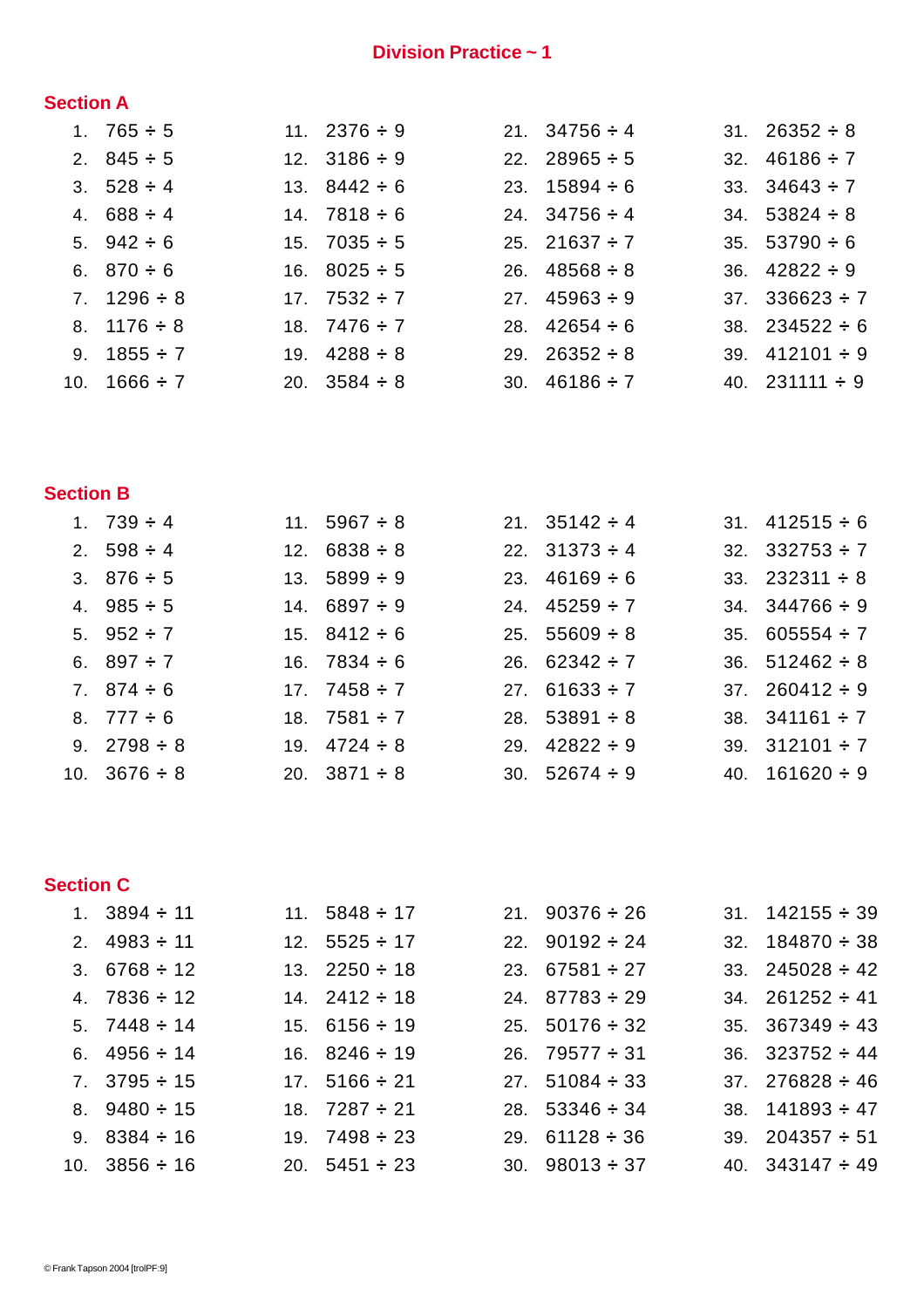## **Division Practice ~ 2**

## **Section D**

| 1. $2947 \div 12$  | 11. $7834 \div 18$ | 21. $39252 \div 24$ | 31. $518641 \div 38$ |
|--------------------|--------------------|---------------------|----------------------|
| 2. $1963 \div 12$  | 12. $9437 \div 18$ | 22. $70863 \div 26$ | $32.715133 \div 39$  |
| 3. $4247 \div 13$  | 13. $4451 \div 19$ | 23. $69596 \div 28$ | 33. $715605 \div 42$ |
| 4. $8354 \div 13$  | 14. $2511 \div 19$ | 24. $87966 \div 27$ | 34. $854301 \div 41$ |
| 5. $8121 \div 15$  | 15. $7510 \div 22$ | 25. $59115 \div 32$ | 35. $688040 \div 44$ |
| 6. $5475 \div 15$  | 16. $9314 \div 22$ | 26. $85451 \div 29$ | 36. $711041 \div 43$ |
| 7. $4858 \div 14$  | 17. $8946 \div 21$ | 27. $70516 \div 34$ | 37. $285731 \div 47$ |
| 8. $9135 \div 14$  | 18. $7289 \div 21$ | 28. $81645 \div 33$ | 38. $369671 \div 46$ |
| 9. $4172 \div 17$  | 19. $4971 \div 23$ | 29. $53196 \div 37$ | 39. $211071 \div 49$ |
| 10. $7231 \div 17$ | 20. $9591 \div 23$ | 30. $60953 \div 36$ | 40. $494891 \div 51$ |

## **Section E**

| 1. $142792 \div 52$  | 11. $566592 \div 64$ | 21. $673134 \div 77$ | 31. $830014 \div 89$ |
|----------------------|----------------------|----------------------|----------------------|
| 2. $437091 \div 53$  | 12. $172935 \div 63$ | 22. $485108 \div 76$ | 32. $760056 \div 88$ |
| 3. $267575 \div 55$  | 13. $546084 \div 66$ | 23. $484146 \div 78$ | 33. $401856 \div 92$ |
| 4. $198936 \div 54$  | 14. $557245 \div 65$ | 24. $492565 \div 79$ | 34. $214669 \div 91$ |
| 5. $159432 \div 56$  | 15. $138288 \div 67$ | 25. $766536 \div 82$ | 35. $843231 \div 93$ |
| 6. $396036 \div 57$  | 16. $185708 \div 68$ | 26. $411804 \div 81$ | 36. $301552 \div 94$ |
| 7. $428576 \div 59$  | 17. $494373 \div 71$ | 27. $253316 \div 83$ | 37. $308064 \div 96$ |
| 8. $565268 \div 58$  | 18. $297114 \div 69$ | 28. $795396 \div 84$ | 38. $203312 \div 97$ |
| 9. $460489 \div 61$  | 19. $461376 \div 72$ | 29. $297818 \div 86$ | 39. $519453 \div 99$ |
| 10. $355198 \div 62$ | 20. $440336 \div 73$ | 30. $644496 \div 87$ | 40. $624750 \div 98$ |

## **Section F**

| 1. $279558 \div 53$  | 11. $171713 \div 63$ | 21. $362022 \div 76$ | $31. \quad 848021 \div 88$ |
|----------------------|----------------------|----------------------|----------------------------|
| 2. $377807 \div 52$  | 12. $183845 \div 64$ | 22. $491624 \div 77$ | 32. $343340 \div 89$       |
| 3. $445675 \div 54$  | 13. $372152 \div 65$ | 23. $569381 \div 79$ | 33. $510383 \div 91$       |
| 4. $157536 \div 55$  | 14. $188382 \div 66$ | 24. $241585 \div 78$ | $34. 100903 \div 92$       |
| 5. $187894 \div 57$  | 15. $462623 \div 68$ | 25. $733411 \div 81$ | 35. $551866 \div 94$       |
| 6. $388783 \div 56$  | 16. $471371 \div 67$ | 26. $699523 \div 82$ | 36. $354033 \div 93$       |
| 7. $170894 \div 58$  | 17. $277811 \div 69$ | 27. $473836 \div 84$ | $37. 105253 \div 97$       |
| 8. $284661 \div 59$  | 18. $490191 \div 71$ | 28. $473791 \div 83$ | 38. $832413 \div 96$       |
| 9. $462038 \div 62$  | 19. $199784 \div 73$ | 29. $319743 \div 87$ | $39.722151 \div 98$        |
| 10. $582085 \div 61$ | 20. $573384 \div 72$ | 30. $408165 \div 86$ | 40. $351132 \div 99$       |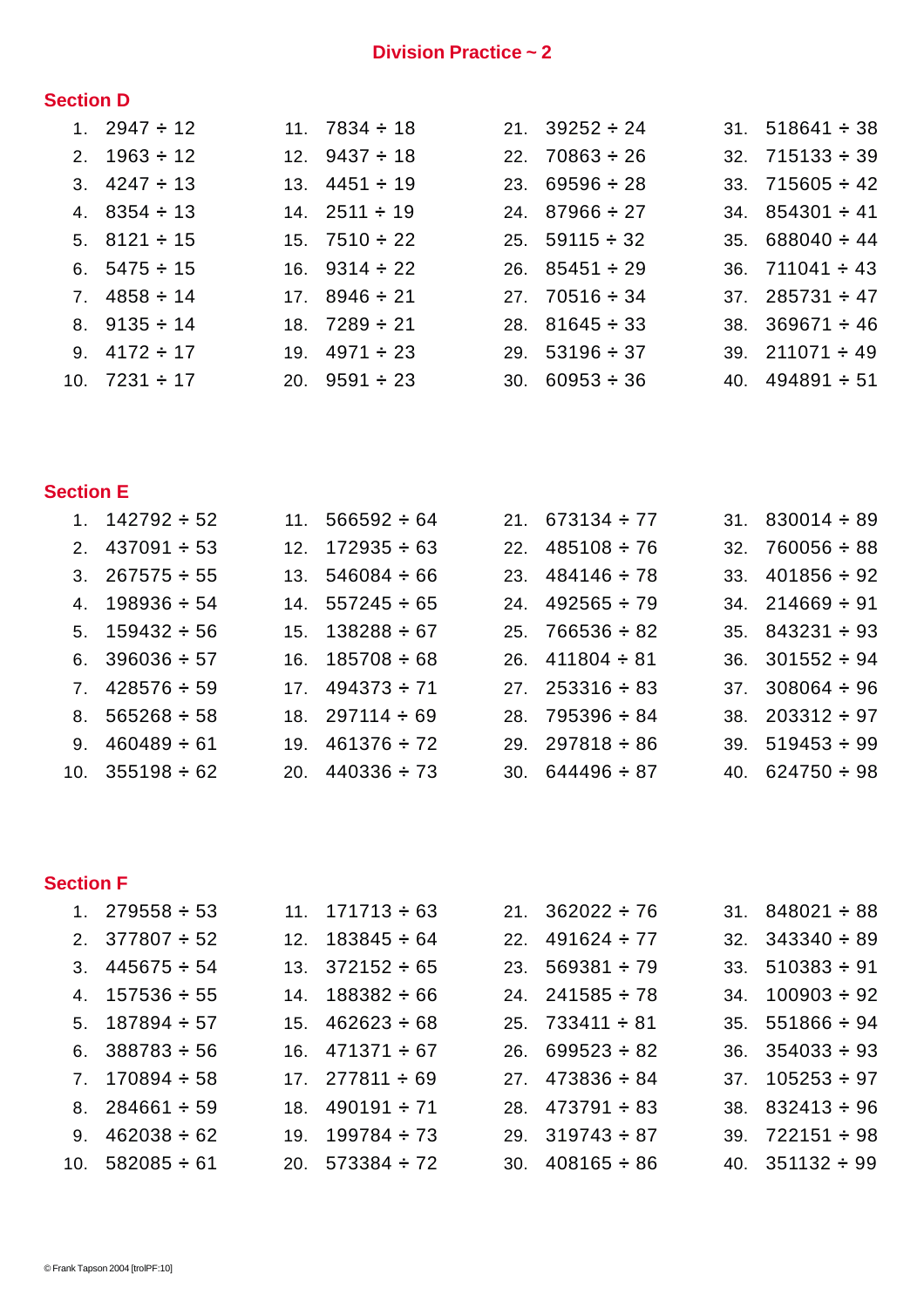|   |  | $2 \times 1 = 2$  |  |                   |  |                | $3 \times 1 = 3$  |                   |  |  | $4 \times 1 =$ | $\overline{4}$    |
|---|--|-------------------|--|-------------------|--|----------------|-------------------|-------------------|--|--|----------------|-------------------|
|   |  | $2 \times 2 = 4$  |  |                   |  |                | $3 \times 2 = 6$  |                   |  |  |                | $4 \times 2 = 8$  |
|   |  | $2 \times 3 = 6$  |  |                   |  | $3 \times 3 =$ | - 9               |                   |  |  |                | $4 \times 3 = 12$ |
|   |  | $2 \times 4 = 8$  |  |                   |  |                | $3 \times 4 = 12$ |                   |  |  |                | $4 \times 4 = 16$ |
|   |  | $2 \times 5 = 10$ |  |                   |  |                | $3 \times 5 = 15$ |                   |  |  |                | $4 \times 5 = 20$ |
|   |  | $2 \times 6 = 12$ |  |                   |  |                | $3 \times 6 = 18$ |                   |  |  |                | $4 \times 6 = 24$ |
|   |  | $2 \times 7 = 14$ |  |                   |  |                | $3 \times 7 = 21$ |                   |  |  |                | $4 \times 7 = 28$ |
|   |  | $2 \times 8 = 16$ |  |                   |  |                | $3 \times 8 = 24$ |                   |  |  |                | $4 \times 8 = 32$ |
|   |  | $2 \times 9 = 18$ |  |                   |  |                | $3 \times 9 = 27$ |                   |  |  |                | $4 \times 9 = 36$ |
|   |  |                   |  |                   |  |                |                   |                   |  |  |                |                   |
| 5 |  | $x = 1 = 5$       |  |                   |  |                | $6 \times 1 = 6$  |                   |  |  |                | $7 \times 1 = 7$  |
|   |  | $5 \times 2 = 10$ |  |                   |  |                | $6 \times 2 = 12$ |                   |  |  |                | $7 \times 2 = 14$ |
|   |  | $5 \times 3 = 15$ |  |                   |  |                | $6 \times 3 = 18$ |                   |  |  |                | $7 \times 3 = 21$ |
|   |  | $5 \times 4 = 20$ |  |                   |  |                | $6 \times 4 = 24$ |                   |  |  |                | $7 \times 4 = 28$ |
|   |  | $5 \times 5 = 25$ |  |                   |  |                | $6 \times 5 = 30$ |                   |  |  |                | $7 \times 5 = 35$ |
|   |  | $5 \times 6 = 30$ |  |                   |  |                | $6 \times 6 = 36$ |                   |  |  |                | $7 \times 6 = 42$ |
|   |  | $5 \times 7 = 35$ |  | $6^{\circ}$       |  |                | $\times$ 7 = 42   |                   |  |  |                | $7 \times 7 = 49$ |
|   |  | $5 \times 8 = 40$ |  |                   |  |                | $6 \times 8 = 48$ |                   |  |  |                | $7 \times 8 = 56$ |
|   |  | $5 \times 9 = 45$ |  |                   |  |                | $6 \times 9 = 54$ |                   |  |  |                | $7 \times 9 = 63$ |
|   |  |                   |  | $8 \times 1 = 8$  |  |                |                   | $9 \times 1 = 9$  |  |  |                |                   |
|   |  |                   |  | $8 \times 2 = 16$ |  |                |                   | $9 \times 2 = 18$ |  |  |                |                   |
|   |  |                   |  | $8 \times 3 = 24$ |  |                |                   | $9 \times 3 = 27$ |  |  |                |                   |
|   |  |                   |  | $8 \times 4 = 32$ |  |                |                   | $9 \times 4 = 36$ |  |  |                |                   |
|   |  |                   |  | $8 \times 5 = 40$ |  |                |                   | $9 \times 5 = 45$ |  |  |                |                   |
|   |  |                   |  | $8 \times 6 = 48$ |  |                |                   | $9 \times 6 = 54$ |  |  |                |                   |
|   |  |                   |  | $8 \times 7 = 56$ |  |                |                   | $9 \times 7 = 63$ |  |  |                |                   |
|   |  |                   |  | $8 \times 8 = 64$ |  |                |                   | $9 \times 8 = 72$ |  |  |                |                   |
|   |  |                   |  | $8 \times 9 = 72$ |  |                |                   | $9 \times 9 = 81$ |  |  |                |                   |
|   |  |                   |  |                   |  |                |                   |                   |  |  |                |                   |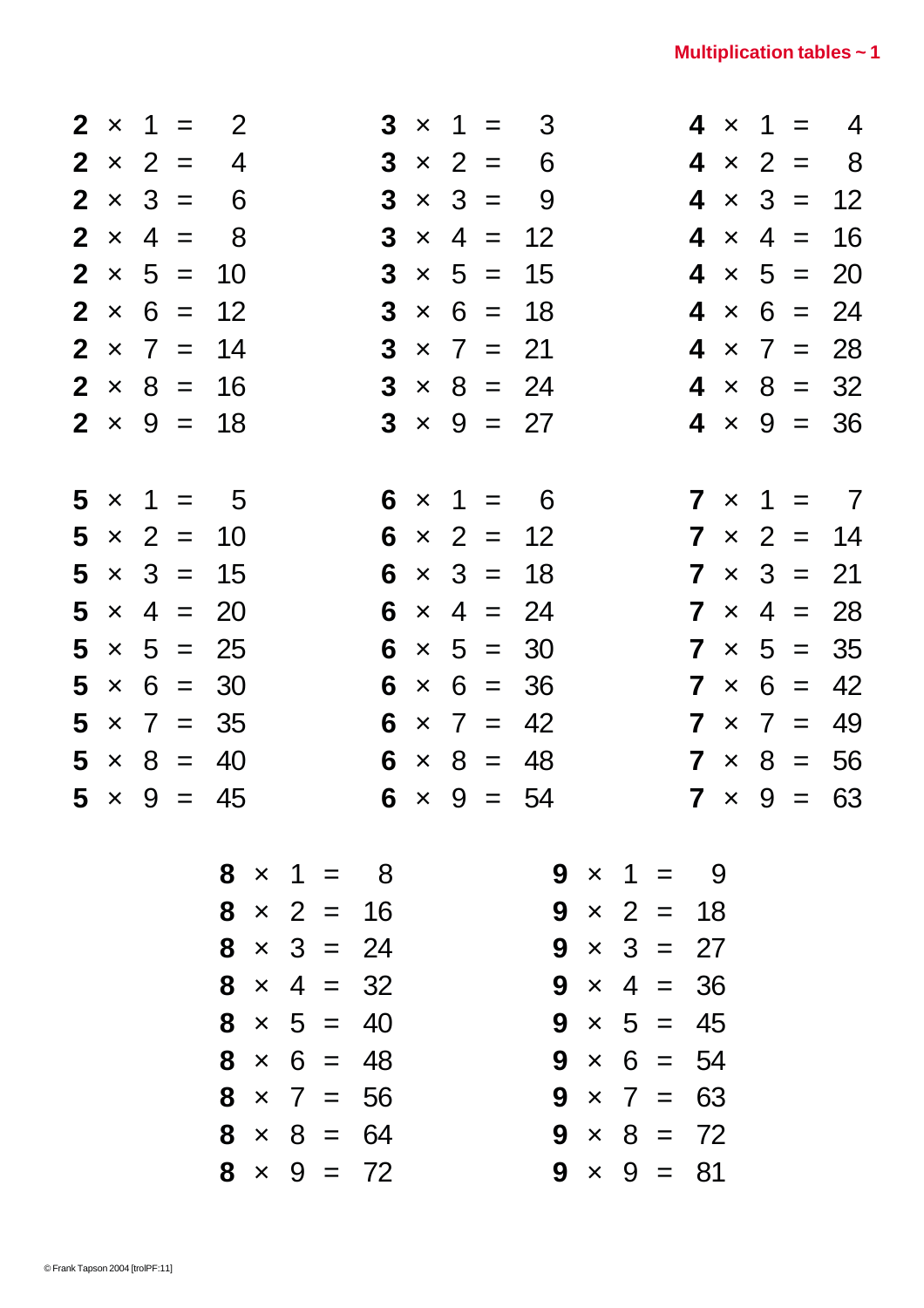|  | $14 \times 1 = 14$<br>$14 \times 2 = 28$<br>$14 \times 3 = 42$<br>$14 \times 4 = 56$<br>$14 \times 5 = 70$<br>$14 \times 6 = 84$<br>$14 \times 7 = 98$<br>$14 \times 8 = 112$<br>$14 \times 9 = 126$<br>$37 \times 1 = 37$<br>$37 \times 2 = 74$<br>$37 \times 3 = 111$<br>$37 \times 4 = 148$<br>$37 \times 5 = 185$<br>$37 \times 6 = 222$<br>$37 \times 7 = 259$<br>$37 \times 8 = 296$<br>$37 \times 9 = 333$<br>$68 \times 1 = 68$<br>68 $\times$ 2 = 136<br>68 $\times$ 3 = 204<br>68 $\times$ 4 = 272<br>68 $\times$ 5 = 340<br>68 $\times$ 6 = 408<br>68 $\times$ 7 = 476<br>68 $\times$ 8 = 544<br>68 $\times$ 9 = 612 |  | $23 \times 2 = 46$<br>$23 \times 3 = 69$<br>$23 \times 4 = 92$<br>$23 \times 5 = 115$<br>$44 \times 1 = 44$<br>$44 \times 2 = 88$<br>44 $\times$ 4 = 176<br>44 $\times$ 5 = 220 | $23 \times 1 = 23$<br>$23 \times 6 = 138$<br>$23 \times 7 = 161$<br>$23 \times 8 = 184$<br>$23 \times 9 = 207$<br>$44 \times 3 = 132$<br>$44 \times 6 = 264$<br>44 $\times$ 7 = 308<br>$44 \times 8 = 352$<br>$44 \times 9 = 396$<br>$87 \times 1 = 87$<br>$87 \times 2 = 174$<br>$87 \times 3 = 261$<br>$87 \times 4 = 348$<br>$87 \times 5 = 435$<br>$87 \times 6 = 522$<br>$87 \times 7 = 609$<br>$87 \times 8 = 696$<br>$87 \times 9 = 783$ |  | $34 \times 1 = 34$<br>$34 \times 2 = 68$<br>$34 \times 3 = 102$<br>$34 \times 4 = 136$<br>$34 \times 5 = 170$<br>$34 \times 6 = 204$<br>$34 \times 7 = 238$<br>$34 \times 8 = 272$<br>$34 \times 9 = 306$<br>$53 \times 1 = 53$<br>$53 \times 2 = 106$<br>$53 \times 3 = 159$<br>53 $\times$ 4 = 212<br>$53 \times 5 = 265$<br>$53 \times 6 = 318$<br>$53 \times 7 = 371$<br>53 $\times$ 8 = 424<br>53 $\times$ 9 = 477<br>$96 \times 1 = 96$<br><b>96</b> $\times$ 2 = 192<br><b>96</b> $\times$ 3 = 288<br>96 $\times$ 4 = 384<br>$96 \times 5 = 480$<br>$96 \times 6 = 576$<br>$96 \times 7 = 672$<br>$96 \times 8 = 768$<br>$96 \times 9 = 864$ |
|--|---------------------------------------------------------------------------------------------------------------------------------------------------------------------------------------------------------------------------------------------------------------------------------------------------------------------------------------------------------------------------------------------------------------------------------------------------------------------------------------------------------------------------------------------------------------------------------------------------------------------------------|--|---------------------------------------------------------------------------------------------------------------------------------------------------------------------------------|-------------------------------------------------------------------------------------------------------------------------------------------------------------------------------------------------------------------------------------------------------------------------------------------------------------------------------------------------------------------------------------------------------------------------------------------------|--|-----------------------------------------------------------------------------------------------------------------------------------------------------------------------------------------------------------------------------------------------------------------------------------------------------------------------------------------------------------------------------------------------------------------------------------------------------------------------------------------------------------------------------------------------------------------------------------------------------------------------------------------------------|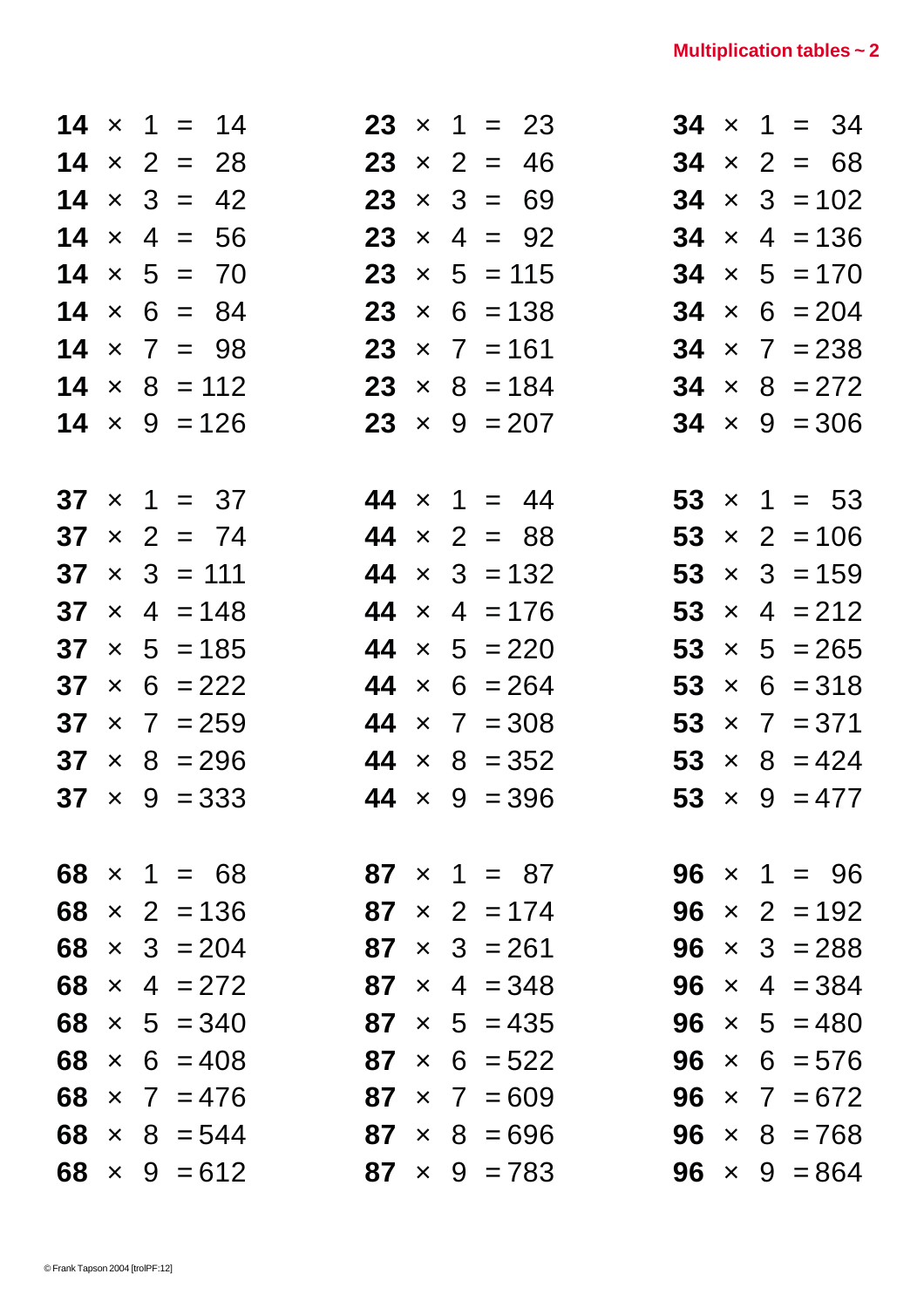# **Multiplication tables 4 - 51**

| $46 \times 1 = 46$<br>$46 \times 2 = 92$<br>$46 \times 3 = 138$<br>$46 \times 4 = 184$<br>$46 \times 5 = 230$<br>$46 \times 6 = 276$<br>$46 \times 7 = 322$<br>$46 \times 8 = 368$<br>$46 \times 9 = 414$ | $40 \times 1 = 40$<br>$40 \times 2 = 80$<br>$40 \times 3 = 120$<br>$40 \times 4 = 160$<br>$40 \times 5 = 200$<br>$40 \times 6 = 240$<br>$40 \times 7 = 280$<br>$40 \times 8 = 320$<br>$40 \times 9 = 360$ | $34 \times 1 = 34$<br>$34 \times 2 = 68$<br>$34 \times 3 = 102$<br>$34 \times 4 = 136$<br>$34 \times 5 = 170$<br>$34 \times 6 = 204$<br>$34 \times 7 = 238$<br>$34 \times 8 = 272$<br>$34 \times 9 = 306$ | $28 \times 1 = 28$<br>$28 \times 2 = 56$<br>$28 \times 3 = 84$<br>$28 \times 4 = 112$<br>$28 \times 5 = 140$<br>$28 \times 6 = 168$<br>$28 \times 7 = 196$<br>$28 \times 8 = 224$<br>$28 \times 9 = 252$ | $22 \times 1 = 22$<br>$22 \times 2 = 44$<br>$22 \times 3 = 66$<br>$22 \times 4 = 88$<br>$22 \times 5 = 110$<br>$22 \times 6 = 132$<br>$22 \times 7 = 154$<br>$22 \times 8 = 176$<br>$22 \times 9 = 198$ | $16 \times 1 = 16$<br>$16 \times 2 = 32$<br>$16 \times 3 = 48$<br>$16 \times 4 = 64$<br>$16 \times 5 = 80$<br>$16 \times 6 = 96$<br>$16 \times 7 = 112$<br>$16 \times 8 = 128$<br>$16 \times 9 = 144$ | $10 \times 1 = 10$<br>$10 \times 2 = 20$<br>$10 \times 3 = 30$<br>$10 \times 4 = 40$<br>$10 \times 5 = 50$<br>$10 \times 6 = 60$<br>$10 \times 7 = 70$<br>$10 \times 8 = 80$<br>$10 \times 9 = 90$ | $4 \times 1 = 4$<br>$4 \times 2 =$<br>- 8<br>$4 \times 3 = 12$<br>$4 \times 4 = 16$<br>$4 \times 5 = 20$<br>$4 \times 6 = 24$<br>$4 \times 7 = 28$<br>$4 \times 8 = 32$<br>$4 \times 9 = 36$ |
|-----------------------------------------------------------------------------------------------------------------------------------------------------------------------------------------------------------|-----------------------------------------------------------------------------------------------------------------------------------------------------------------------------------------------------------|-----------------------------------------------------------------------------------------------------------------------------------------------------------------------------------------------------------|----------------------------------------------------------------------------------------------------------------------------------------------------------------------------------------------------------|---------------------------------------------------------------------------------------------------------------------------------------------------------------------------------------------------------|-------------------------------------------------------------------------------------------------------------------------------------------------------------------------------------------------------|----------------------------------------------------------------------------------------------------------------------------------------------------------------------------------------------------|----------------------------------------------------------------------------------------------------------------------------------------------------------------------------------------------|
| $47 \times 1 = 47$                                                                                                                                                                                        | $41 \times 1 = 41$                                                                                                                                                                                        | $35 \times 1 = 35$                                                                                                                                                                                        | $29 \times 1 = 29$                                                                                                                                                                                       | $23 \times 1 = 23$                                                                                                                                                                                      | $17 \times 1 = 17$                                                                                                                                                                                    | $11 \times 1 = 11$                                                                                                                                                                                 | $5 \times 1 = 5$                                                                                                                                                                             |
| $47 \times 2 = 94$                                                                                                                                                                                        | $41 \times 2 = 82$                                                                                                                                                                                        | $35 \times 2 = 70$                                                                                                                                                                                        | $29 \times 2 = 58$                                                                                                                                                                                       | $23 \times 2 = 46$                                                                                                                                                                                      | $17 \times 2 = 34$                                                                                                                                                                                    | $11 \times 2 = 22$                                                                                                                                                                                 | $5 \times 2 = 10$                                                                                                                                                                            |
| $47 \times 3 = 141$                                                                                                                                                                                       | $41 \times 3 = 123$                                                                                                                                                                                       | $35 \times 3 = 105$                                                                                                                                                                                       | $29 \times 3 = 87$                                                                                                                                                                                       | $23 \times 3 = 69$                                                                                                                                                                                      | $17 \times 3 = 51$                                                                                                                                                                                    | $11 \times 3 = 33$                                                                                                                                                                                 | $5 \times 3 = 15$                                                                                                                                                                            |
| $47 \times 4 = 188$                                                                                                                                                                                       | $41 \times 4 = 164$                                                                                                                                                                                       | $35 \times 4 = 140$                                                                                                                                                                                       | $29 \times 4 = 116$                                                                                                                                                                                      | $23 \times 4 = 92$                                                                                                                                                                                      | $17 \times 4 = 68$                                                                                                                                                                                    | $11 \times 4 = 44$                                                                                                                                                                                 | $5 \times 4 = 20$                                                                                                                                                                            |
| $47 \times 5 = 235$                                                                                                                                                                                       | $41 \times 5 = 205$                                                                                                                                                                                       | $35 \times 5 = 175$                                                                                                                                                                                       | $29 \times 5 = 145$                                                                                                                                                                                      | $23 \times 5 = 115$                                                                                                                                                                                     | $17 \times 5 = 85$                                                                                                                                                                                    | $11 \times 5 = 55$                                                                                                                                                                                 | $5 \times 5 = 25$                                                                                                                                                                            |
| $47 \times 6 = 282$                                                                                                                                                                                       | $41 \times 6 = 246$                                                                                                                                                                                       | $35 \times 6 = 210$                                                                                                                                                                                       | $29 \times 6 = 174$                                                                                                                                                                                      | $23 \times 6 = 138$                                                                                                                                                                                     | $17 \times 6 = 102$                                                                                                                                                                                   | $11 \times 6 = 66$                                                                                                                                                                                 | $5 \times 6 = 30$                                                                                                                                                                            |
| $47 \times 7 = 329$                                                                                                                                                                                       | $41 \times 7 = 287$                                                                                                                                                                                       | $35 \times 7 = 245$                                                                                                                                                                                       | $29 \times 7 = 203$                                                                                                                                                                                      | $23 \times 7 = 161$                                                                                                                                                                                     | $17 \times 7 = 119$                                                                                                                                                                                   | $11 \times 7 = 77$                                                                                                                                                                                 | $5 \times 7 = 35$                                                                                                                                                                            |
| $47 \times 8 = 376$                                                                                                                                                                                       | $41 \times 8 = 328$                                                                                                                                                                                       | $35 \times 8 = 280$                                                                                                                                                                                       | $29 \times 8 = 232$                                                                                                                                                                                      | $23 \times 8 = 184$                                                                                                                                                                                     | $17 \times 8 = 136$                                                                                                                                                                                   | $11 \times 8 = 88$                                                                                                                                                                                 | $5 \times 8 = 40$                                                                                                                                                                            |
| $47 \times 9 = 423$                                                                                                                                                                                       | $41 \times 9 = 369$                                                                                                                                                                                       | $35 \times 9 = 315$                                                                                                                                                                                       | $29 \times 9 = 261$                                                                                                                                                                                      | $23 \times 9 = 207$                                                                                                                                                                                     | $17 \times 9 = 153$                                                                                                                                                                                   | $11 \times 9 = 99$                                                                                                                                                                                 | $5 \times 9 = 45$                                                                                                                                                                            |
| $48 \times 1 = 48$                                                                                                                                                                                        | $42 \times 1 = 42$                                                                                                                                                                                        | $36 \times 1 = 36$                                                                                                                                                                                        | $30 \times 1 = 30$                                                                                                                                                                                       | $24 \times 1 = 24$                                                                                                                                                                                      | $18 \times 1 = 18$                                                                                                                                                                                    | $12 \times 1 = 12$                                                                                                                                                                                 | $6 \times 1 = 6$                                                                                                                                                                             |
| $48 \times 2 = 96$                                                                                                                                                                                        | $42 \times 2 = 84$                                                                                                                                                                                        | $36 \times 2 = 72$                                                                                                                                                                                        | $30 \times 2 = 60$                                                                                                                                                                                       | $24 \times 2 = 48$                                                                                                                                                                                      | $18 \times 2 = 36$                                                                                                                                                                                    | $12 \times 2 = 24$                                                                                                                                                                                 | $6 \times 2 = 12$                                                                                                                                                                            |
| $48 \times 3 = 144$                                                                                                                                                                                       | $42 \times 3 = 126$                                                                                                                                                                                       | $36 \times 3 = 108$                                                                                                                                                                                       | $30 \times 3 = 90$                                                                                                                                                                                       | $24 \times 3 = 72$                                                                                                                                                                                      | $18 \times 3 = 54$                                                                                                                                                                                    | $12 \times 3 = 36$                                                                                                                                                                                 | $6 \times 3 = 18$                                                                                                                                                                            |
| $48 \times 4 = 192$                                                                                                                                                                                       | $42 \times 4 = 168$                                                                                                                                                                                       | $36 \times 4 = 144$                                                                                                                                                                                       | $30 \times 4 = 120$                                                                                                                                                                                      | $24 \times 4 = 96$                                                                                                                                                                                      | $18 \times 4 = 72$                                                                                                                                                                                    | $12 \times 4 = 48$                                                                                                                                                                                 | $6 \times 4 = 24$                                                                                                                                                                            |
| $48 \times 5 = 240$                                                                                                                                                                                       | $42 \times 5 = 210$                                                                                                                                                                                       | $36 \times 5 = 180$                                                                                                                                                                                       | $30 \times 5 = 150$                                                                                                                                                                                      | $24 \times 5 = 120$                                                                                                                                                                                     | $18 \times 5 = 90$                                                                                                                                                                                    | $12 \times 5 = 60$                                                                                                                                                                                 | $6 \times 5 = 30$                                                                                                                                                                            |
| $48 \times 6 = 288$                                                                                                                                                                                       | $42 \times 6 = 252$                                                                                                                                                                                       | $36 \times 6 = 216$                                                                                                                                                                                       | $30 \times 6 = 180$                                                                                                                                                                                      | $24 \times 6 = 144$                                                                                                                                                                                     | $18 \times 6 = 108$                                                                                                                                                                                   | $12 \times 6 = 72$                                                                                                                                                                                 | $6 \times 6 = 36$                                                                                                                                                                            |
| $48 \times 7 = 336$                                                                                                                                                                                       | $42 \times 7 = 294$                                                                                                                                                                                       | $36 \times 7 = 252$                                                                                                                                                                                       | $30 \times 7 = 210$                                                                                                                                                                                      | $24 \times 7 = 168$                                                                                                                                                                                     | $18 \times 7 = 126$                                                                                                                                                                                   | $12 \times 7 = 84$                                                                                                                                                                                 | $6 \times 7 = 42$                                                                                                                                                                            |
| $48 \times 8 = 384$                                                                                                                                                                                       | $42 \times 8 = 336$                                                                                                                                                                                       | $36 \times 8 = 288$                                                                                                                                                                                       | $30 \times 8 = 240$                                                                                                                                                                                      | $24 \times 8 = 192$                                                                                                                                                                                     | $18 \times 8 = 144$                                                                                                                                                                                   | $12 \times 8 = 96$                                                                                                                                                                                 | $6 \times 8 = 48$                                                                                                                                                                            |
| $48 \times 9 = 432$                                                                                                                                                                                       | $42 \times 9 = 378$                                                                                                                                                                                       | $36 \times 9 = 324$                                                                                                                                                                                       | $30 \times 9 = 270$                                                                                                                                                                                      | $24 \times 9 = 216$                                                                                                                                                                                     | $18 \times 9 = 162$                                                                                                                                                                                   | $12 \times 9 = 108$                                                                                                                                                                                | $6 \times 9 = 54$                                                                                                                                                                            |
| $49 \times 1 = 49$                                                                                                                                                                                        | $43 \times 1 = 43$                                                                                                                                                                                        | $37 \times 1 = 37$                                                                                                                                                                                        | $31 \times 1 = 31$                                                                                                                                                                                       | $25 \times 1 = 25$                                                                                                                                                                                      | $19 \times 1 = 19$                                                                                                                                                                                    | $13 \times 1 = 13$                                                                                                                                                                                 | $7 \times 1 = 7$                                                                                                                                                                             |
| $49 \times 2 = 98$                                                                                                                                                                                        | $43 \times 2 = 86$                                                                                                                                                                                        | $37 \times 2 = 74$                                                                                                                                                                                        | $31 \times 2 = 62$                                                                                                                                                                                       | $25 \times 2 = 50$                                                                                                                                                                                      | $19 \times 2 = 38$                                                                                                                                                                                    | $13 \times 2 = 26$                                                                                                                                                                                 | $7 \times 2 = 14$                                                                                                                                                                            |
| $49 \times 3 = 147$                                                                                                                                                                                       | $43 \times 3 = 129$                                                                                                                                                                                       | $37 \times 3 = 111$                                                                                                                                                                                       | $31 \times 3 = 93$                                                                                                                                                                                       | $25 \times 3 = 75$                                                                                                                                                                                      | $19 \times 3 = 57$                                                                                                                                                                                    | $13 \times 3 = 39$                                                                                                                                                                                 | $7 \times 3 = 21$                                                                                                                                                                            |
| $49 \times 4 = 196$                                                                                                                                                                                       | $43 \times 4 = 172$                                                                                                                                                                                       | $37 \times 4 = 148$                                                                                                                                                                                       | $31 \times 4 = 124$                                                                                                                                                                                      | $25 \times 4 = 100$                                                                                                                                                                                     | $19 \times 4 = 76$                                                                                                                                                                                    | $13 \times 4 = 52$                                                                                                                                                                                 | $7 \times 4 = 28$                                                                                                                                                                            |
| $49 \times 5 = 245$                                                                                                                                                                                       | $43 \times 5 = 215$                                                                                                                                                                                       | $37 \times 5 = 185$                                                                                                                                                                                       | $31 \times 5 = 155$                                                                                                                                                                                      | $25 \times 5 = 125$                                                                                                                                                                                     | $19 \times 5 = 95$                                                                                                                                                                                    | $13 \times 5 = 65$                                                                                                                                                                                 | $7 \times 5 = 35$                                                                                                                                                                            |
| $49 \times 6 = 294$                                                                                                                                                                                       | $43 \times 6 = 258$                                                                                                                                                                                       | $37 \times 6 = 222$                                                                                                                                                                                       | $31 \times 6 = 186$                                                                                                                                                                                      | $25 \times 6 = 150$                                                                                                                                                                                     | $19 \times 6 = 114$                                                                                                                                                                                   | $13 \times 6 = 78$                                                                                                                                                                                 | $7 \times 6 = 42$                                                                                                                                                                            |
| $49 \times 7 = 343$                                                                                                                                                                                       | $43 \times 7 = 301$                                                                                                                                                                                       | $37 \times 7 = 259$                                                                                                                                                                                       | $31 \times 7 = 217$                                                                                                                                                                                      | $25 \times 7 = 175$                                                                                                                                                                                     | $19 \times 7 = 133$                                                                                                                                                                                   | $13 \times 7 = 91$                                                                                                                                                                                 | $7 \times 7 = 49$                                                                                                                                                                            |
| $49 \times 8 = 392$                                                                                                                                                                                       | $43 \times 8 = 344$                                                                                                                                                                                       | $37 \times 8 = 296$                                                                                                                                                                                       | $31 \times 8 = 248$                                                                                                                                                                                      | $25 \times 8 = 200$                                                                                                                                                                                     | $19 \times 8 = 152$                                                                                                                                                                                   | $13 \times 8 = 104$                                                                                                                                                                                | $7 \times 8 = 56$                                                                                                                                                                            |
| $49 \times 9 = 441$                                                                                                                                                                                       | $43 \times 9 = 387$                                                                                                                                                                                       | $37 \times 9 = 333$                                                                                                                                                                                       | $31 \times 9 = 279$                                                                                                                                                                                      | $25 \times 9 = 225$                                                                                                                                                                                     | $19 \times 9 = 171$                                                                                                                                                                                   | $13 \times 9 = 117$                                                                                                                                                                                | $7 \times 9 = 63$                                                                                                                                                                            |
| $50 \times 1 = 50$                                                                                                                                                                                        | $44 \times 1 = 44$                                                                                                                                                                                        | $38 \times 1 = 38$                                                                                                                                                                                        | $32 \times 1 = 32$                                                                                                                                                                                       | $26 \times 1 = 26$                                                                                                                                                                                      | $20 \times 1 = 20$                                                                                                                                                                                    | $14 \times 1 = 14$                                                                                                                                                                                 | $8 \times 1 = 8$                                                                                                                                                                             |
| $50 \times 2 = 100$                                                                                                                                                                                       | $44 \times 2 = 88$                                                                                                                                                                                        | $38 \times 2 = 76$                                                                                                                                                                                        | $32 \times 2 = 64$                                                                                                                                                                                       | $26 \times 2 = 52$                                                                                                                                                                                      | $20 \times 2 = 40$                                                                                                                                                                                    | $14 \times 2 = 28$                                                                                                                                                                                 | $8 \times 2 = 16$                                                                                                                                                                            |
| $50 \times 3 = 150$                                                                                                                                                                                       | $44 \times 3 = 132$                                                                                                                                                                                       | $38 \times 3 = 114$                                                                                                                                                                                       | $32 \times 3 = 96$                                                                                                                                                                                       | $26 \times 3 = 78$                                                                                                                                                                                      | $20 \times 3 = 60$                                                                                                                                                                                    | $14 \times 3 = 42$                                                                                                                                                                                 | $8 \times 3 = 24$                                                                                                                                                                            |
| $50 \times 4 = 200$                                                                                                                                                                                       | $44 \times 4 = 176$                                                                                                                                                                                       | $38 \times 4 = 152$                                                                                                                                                                                       | $32 \times 4 = 128$                                                                                                                                                                                      | $26 \times 4 = 104$                                                                                                                                                                                     | $20 \times 4 = 80$                                                                                                                                                                                    | $14 \times 4 = 56$                                                                                                                                                                                 | $8 \times 4 = 32$                                                                                                                                                                            |
| $50 \times 5 = 250$                                                                                                                                                                                       | $44 \times 5 = 220$                                                                                                                                                                                       | $38 \times 5 = 190$                                                                                                                                                                                       | $32 \times 5 = 160$                                                                                                                                                                                      | $26 \times 5 = 130$                                                                                                                                                                                     | $20 \times 5 = 100$                                                                                                                                                                                   | $14 \times 5 = 70$                                                                                                                                                                                 | $8 \times 5 = 40$                                                                                                                                                                            |
| $50 \times 6 = 300$                                                                                                                                                                                       | $44 \times 6 = 264$                                                                                                                                                                                       | $38 \times 6 = 228$                                                                                                                                                                                       | $32 \times 6 = 192$                                                                                                                                                                                      | $26 \times 6 = 156$                                                                                                                                                                                     | $20 \times 6 = 120$                                                                                                                                                                                   | $14 \times 6 = 84$                                                                                                                                                                                 | $8 \times 6 = 48$                                                                                                                                                                            |
| $50 \times 7 = 350$                                                                                                                                                                                       | $44 \times 7 = 308$                                                                                                                                                                                       | $38 \times 7 = 266$                                                                                                                                                                                       | $32 \times 7 = 224$                                                                                                                                                                                      | $26 \times 7 = 182$                                                                                                                                                                                     | $20 \times 7 = 140$                                                                                                                                                                                   | $14 \times 7 = 98$                                                                                                                                                                                 | $8 \times 7 = 56$                                                                                                                                                                            |
| $50 \times 8 = 400$                                                                                                                                                                                       | $44 \times 8 = 352$                                                                                                                                                                                       | $38 \times 8 = 304$                                                                                                                                                                                       | $32 \times 8 = 256$                                                                                                                                                                                      | $26 \times 8 = 208$                                                                                                                                                                                     | $20 \times 8 = 160$                                                                                                                                                                                   | $14 \times 8 = 112$                                                                                                                                                                                | $8 \times 8 = 64$                                                                                                                                                                            |
| $50 \times 9 = 450$                                                                                                                                                                                       | $44 \times 9 = 396$                                                                                                                                                                                       | $38 \times 9 = 342$                                                                                                                                                                                       | $32 \times 9 = 288$                                                                                                                                                                                      | $26 \times 9 = 234$                                                                                                                                                                                     | $20 \times 9 = 180$                                                                                                                                                                                   | $14 \times 9 = 126$                                                                                                                                                                                | $8 \times 9 = 72$                                                                                                                                                                            |
| $51 \times 1 = 51$                                                                                                                                                                                        | $45 \times 1 = 45$                                                                                                                                                                                        | $39 \times 1 = 39$                                                                                                                                                                                        | $33 \times 1 = 33$                                                                                                                                                                                       | $27 \times 1 = 27$                                                                                                                                                                                      | $21 \times 1 = 21$                                                                                                                                                                                    | $15 \times 1 = 15$                                                                                                                                                                                 | $9 \times 1 = 9$                                                                                                                                                                             |
| $51 \times 2 = 102$                                                                                                                                                                                       | $45 \times 2 = 90$                                                                                                                                                                                        | $39 \times 2 = 78$                                                                                                                                                                                        | $33 \times 2 = 66$                                                                                                                                                                                       | $27 \times 2 = 54$                                                                                                                                                                                      | $21 \times 2 = 42$                                                                                                                                                                                    | $15 \times 2 = 30$                                                                                                                                                                                 | $9 \times 2 = 18$                                                                                                                                                                            |
| $51 \times 3 = 153$                                                                                                                                                                                       | $45 \times 3 = 135$                                                                                                                                                                                       | $39 \times 3 = 117$                                                                                                                                                                                       | $33 \times 3 = 99$                                                                                                                                                                                       | $27 \times 3 = 81$                                                                                                                                                                                      | $21 \times 3 = 63$                                                                                                                                                                                    | $15 \times 3 = 45$                                                                                                                                                                                 | $9 \times 3 = 27$                                                                                                                                                                            |
| $51 \times 4 = 204$                                                                                                                                                                                       | $45 \times 4 = 180$                                                                                                                                                                                       | $39 \times 4 = 156$                                                                                                                                                                                       | $33 \times 4 = 132$                                                                                                                                                                                      | $27 \times 4 = 108$                                                                                                                                                                                     | $21 \times 4 = 84$                                                                                                                                                                                    | $15 \times 4 = 60$                                                                                                                                                                                 | $9 \times 4 = 36$                                                                                                                                                                            |
| $51 \times 5 = 255$                                                                                                                                                                                       | $45 \times 5 = 225$                                                                                                                                                                                       | $39 \times 5 = 195$                                                                                                                                                                                       | $33 \times 5 = 165$                                                                                                                                                                                      | $27 \times 5 = 135$                                                                                                                                                                                     | $21 \times 5 = 105$                                                                                                                                                                                   | $15 \times 5 = 75$                                                                                                                                                                                 | $9 \times 5 = 45$                                                                                                                                                                            |
| $51 \times 6 = 306$                                                                                                                                                                                       | $45 \times 6 = 270$                                                                                                                                                                                       | $39 \times 6 = 234$                                                                                                                                                                                       | $33 \times 6 = 198$                                                                                                                                                                                      | $27 \times 6 = 162$                                                                                                                                                                                     | $21 \times 6 = 126$                                                                                                                                                                                   | $15 \times 6 = 90$                                                                                                                                                                                 | $9 \times 6 = 54$                                                                                                                                                                            |
| $51 \times 7 = 357$                                                                                                                                                                                       | $45 \times 7 = 315$                                                                                                                                                                                       | $39 \times 7 = 273$                                                                                                                                                                                       | $33 \times 7 = 231$                                                                                                                                                                                      | $27 \times 7 = 189$                                                                                                                                                                                     | $21 \times 7 = 147$                                                                                                                                                                                   | $15 \times 7 = 105$                                                                                                                                                                                | $9 \times 7 = 63$                                                                                                                                                                            |
| $51 \times 8 = 408$                                                                                                                                                                                       | $45 \times 8 = 360$                                                                                                                                                                                       | $39 \times 8 = 312$                                                                                                                                                                                       | $33 \times 8 = 264$                                                                                                                                                                                      | $27 \times 8 = 216$                                                                                                                                                                                     | $21 \times 8 = 168$                                                                                                                                                                                   | $15 \times 8 = 120$                                                                                                                                                                                | $9 \times 8 = 72$                                                                                                                                                                            |
| $51 \times 9 = 459$                                                                                                                                                                                       | $45 \times 9 = 405$                                                                                                                                                                                       | $39 \times 9 = 351$                                                                                                                                                                                       | $33 \times 9 = 297$                                                                                                                                                                                      | $27 \times 9 = 243$                                                                                                                                                                                     | $21 \times 9 = 189$                                                                                                                                                                                   | $15 \times 9 = 135$                                                                                                                                                                                | $9 \times 9 = 81$                                                                                                                                                                            |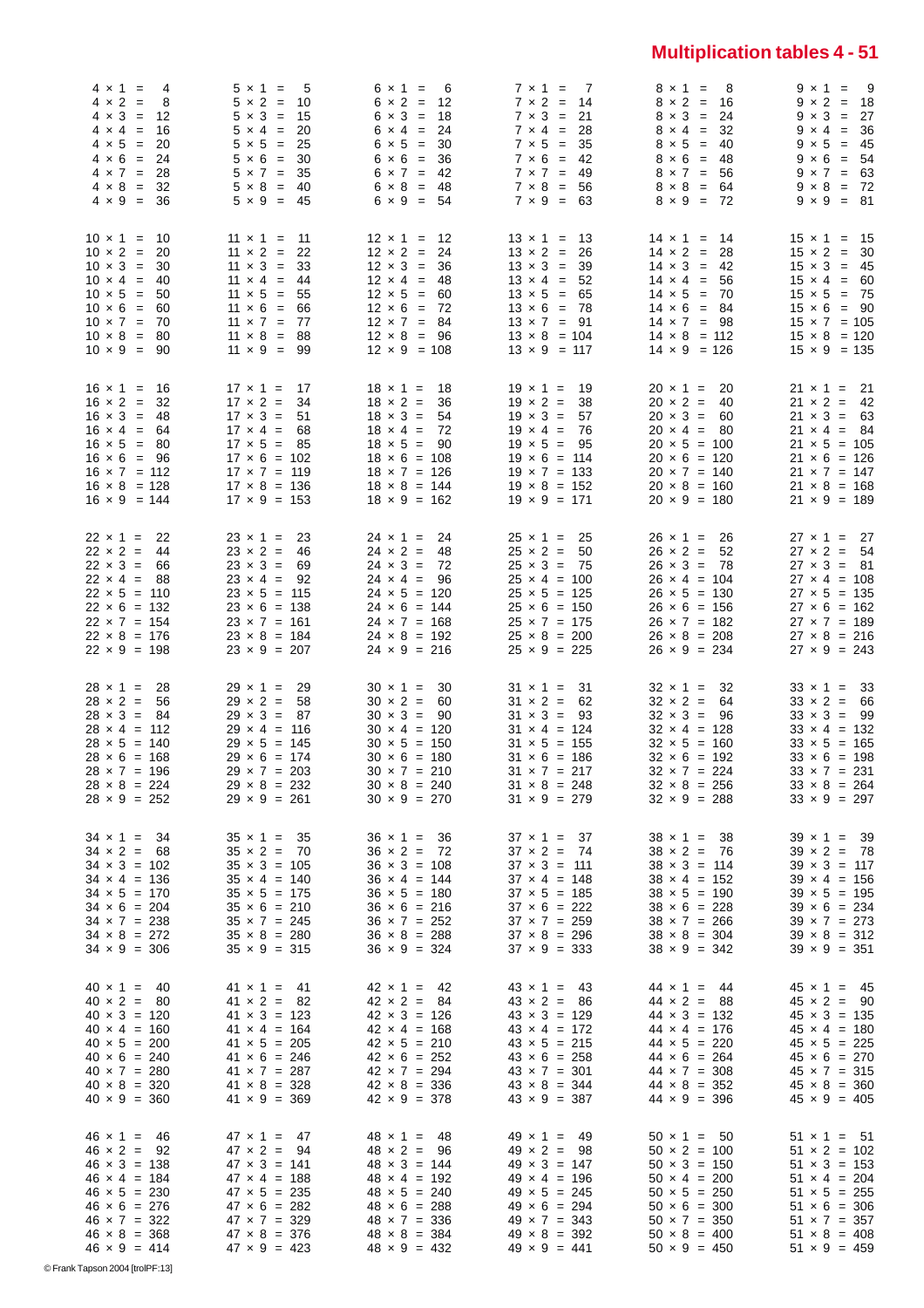# **Multiplication tables 52 - 99**

| $57 \times 1 = 57$  | $63 \times 1 = 63$  | 69 × 1 = 69         | $75 \times 1 = 75$  | $81 \times 1 = 81$  | $87 \times 1 = 87$  | $93 \times 1 = 93$  | $99 \times 1 = 99$  |
|---------------------|---------------------|---------------------|---------------------|---------------------|---------------------|---------------------|---------------------|
| $57 \times 2 = 114$ | $63 \times 2 = 126$ | $69 \times 2 = 138$ | $75 \times 2 = 150$ | $81 \times 2 = 162$ | $87 \times 2 = 174$ | $93 \times 2 = 186$ | $99 \times 2 = 198$ |
| $57 \times 3 = 171$ | $63 \times 3 = 189$ | $69 \times 3 = 207$ | $75 \times 3 = 225$ | $81 \times 3 = 243$ | $87 \times 3 = 261$ | $93 \times 3 = 279$ | $99 \times 3 = 297$ |
| $57 \times 4 = 228$ | $63 \times 4 = 252$ | $69 \times 4 = 276$ | $75 \times 4 = 300$ | $81 \times 4 = 324$ | $87 \times 4 = 348$ | $93 \times 4 = 372$ | $99 \times 4 = 396$ |
| $57 \times 5 = 285$ | $63 \times 5 = 315$ | $69 \times 5 = 345$ | $75 \times 5 = 375$ | $81 \times 5 = 405$ | $87 \times 5 = 435$ | $93 \times 5 = 465$ | $99 \times 5 = 495$ |
| $57 \times 6 = 342$ | $63 \times 6 = 378$ | $69 \times 6 = 414$ | $75 \times 6 = 450$ | $81 \times 6 = 486$ | $87 \times 6 = 522$ | $93 \times 6 = 558$ | $99 \times 6 = 594$ |
| $57 \times 7 = 399$ | $63 \times 7 = 441$ | $69 \times 7 = 483$ | $75 \times 7 = 525$ | $81 \times 7 = 567$ | $87 \times 7 = 609$ | $93 \times 7 = 651$ | $99 \times 7 = 693$ |
| $57 \times 8 = 456$ | $63 \times 8 = 504$ | $69 \times 8 = 552$ | $75 \times 8 = 600$ | $81 \times 8 = 648$ | $87 \times 8 = 696$ | $93 \times 8 = 744$ | $99 \times 8 = 792$ |
| $57 \times 9 = 513$ | $63 \times 9 = 567$ | $69 \times 9 = 621$ | $75 \times 9 = 675$ | $81 \times 9 = 729$ | $87 \times 9 = 783$ | $93 \times 9 = 837$ | $99 \times 9 = 891$ |
| $56 \times 1 = 56$  | $62 \times 1 = 62$  | $68 \times 1 = 68$  | $74 \times 1 = 74$  | $80 \times 1 = 80$  | $86 \times 1 = 86$  | $92 \times 1 = 92$  | $98 \times 1 = 98$  |
| $56 \times 2 = 112$ | $62 \times 2 = 124$ | $68 \times 2 = 136$ | $74 \times 2 = 148$ | $80 \times 2 = 160$ | $86 \times 2 = 172$ | $92 \times 2 = 184$ | $98 \times 2 = 196$ |
| $56 \times 3 = 168$ | $62 \times 3 = 186$ | $68 \times 3 = 204$ | $74 \times 3 = 222$ | $80 \times 3 = 240$ | $86 \times 3 = 258$ | $92 \times 3 = 276$ | $98 \times 3 = 294$ |
| $56 \times 4 = 224$ | $62 \times 4 = 248$ | $68 \times 4 = 272$ | $74 \times 4 = 296$ | $80 \times 4 = 320$ | $86 \times 4 = 344$ | $92 \times 4 = 368$ | $98 \times 4 = 392$ |
| $56 \times 5 = 280$ | $62 \times 5 = 310$ | $68 \times 5 = 340$ | $74 \times 5 = 370$ | $80 \times 5 = 400$ | $86 \times 5 = 430$ | $92 \times 5 = 460$ | $98 \times 5 = 490$ |
| $56 \times 6 = 336$ | $62 \times 6 = 372$ | $68 \times 6 = 408$ | $74 \times 6 = 444$ | $80 \times 6 = 480$ | $86 \times 6 = 516$ | $92 \times 6 = 552$ | $98 \times 6 = 588$ |
| $56 \times 7 = 392$ | $62 \times 7 = 434$ | $68 \times 7 = 476$ | $74 \times 7 = 518$ | $80 \times 7 = 560$ | $86 \times 7 = 602$ | $92 \times 7 = 644$ | $98 \times 7 = 686$ |
| $56 \times 8 = 448$ | $62 \times 8 = 496$ | $68 \times 8 = 544$ | $74 \times 8 = 592$ | $80 \times 8 = 640$ | $86 \times 8 = 688$ | $92 \times 8 = 736$ | $98 \times 8 = 784$ |
| $56 \times 9 = 504$ | $62 \times 9 = 558$ | $68 \times 9 = 612$ | $74 \times 9 = 666$ | $80 \times 9 = 720$ | $86 \times 9 = 774$ | $92 \times 9 = 828$ | $98 \times 9 = 882$ |
| $55 \times 1 = 55$  | $61 \times 1 = 61$  | $67 \times 1 = 67$  | $73 \times 1 = 73$  | $79 \times 1 = 79$  | $85 \times 1 = 85$  | $91 \times 1 = 91$  | $97 \times 1 = 97$  |
| $55 \times 2 = 110$ | $61 \times 2 = 122$ | $67 \times 2 = 134$ | $73 \times 2 = 146$ | $79 \times 2 = 158$ | $85 \times 2 = 170$ | $91 \times 2 = 182$ | $97 \times 2 = 194$ |
| $55 \times 3 = 165$ | $61 \times 3 = 183$ | $67 \times 3 = 201$ | $73 \times 3 = 219$ | $79 \times 3 = 237$ | $85 \times 3 = 255$ | $91 \times 3 = 273$ | $97 \times 3 = 291$ |
| $55 \times 4 = 220$ | $61 \times 4 = 244$ | $67 \times 4 = 268$ | $73 \times 4 = 292$ | $79 \times 4 = 316$ | $85 \times 4 = 340$ | $91 \times 4 = 364$ | $97 \times 4 = 388$ |
| $55 \times 5 = 275$ | $61 \times 5 = 305$ | $67 \times 5 = 335$ | $73 \times 5 = 365$ | $79 \times 5 = 395$ | $85 \times 5 = 425$ | $91 \times 5 = 455$ | $97 \times 5 = 485$ |
| $55 \times 6 = 330$ | $61 \times 6 = 366$ | $67 \times 6 = 402$ | $73 \times 6 = 438$ | $79 \times 6 = 474$ | $85 \times 6 = 510$ | $91 \times 6 = 546$ | $97 \times 6 = 582$ |
| $55 \times 7 = 385$ | $61 \times 7 = 427$ | $67 \times 7 = 469$ | $73 \times 7 = 511$ | $79 \times 7 = 553$ | $85 \times 7 = 595$ | $91 \times 7 = 637$ | $97 \times 7 = 679$ |
| $55 \times 8 = 440$ | $61 \times 8 = 488$ | $67 \times 8 = 536$ | $73 \times 8 = 584$ | $79 \times 8 = 632$ | $85 \times 8 = 680$ | $91 \times 8 = 728$ | $97 \times 8 = 776$ |
| $55 \times 9 = 495$ | $61 \times 9 = 549$ | $67 \times 9 = 603$ | $73 \times 9 = 657$ | $79 \times 9 = 711$ | $85 \times 9 = 765$ | $91 \times 9 = 819$ | $97 \times 9 = 873$ |
| $54 \times 1 = 54$  | $60 \times 1 = 60$  | $66 \times 1 = 66$  | $72 \times 1 = 72$  | $78 \times 1 = 78$  | $84 \times 1 = 84$  | $90 \times 1 = 90$  | $96 \times 1 = 96$  |
| $54 \times 2 = 108$ | $60 \times 2 = 120$ | $66 \times 2 = 132$ | $72 \times 2 = 144$ | $78 \times 2 = 156$ | $84 \times 2 = 168$ | $90 \times 2 = 180$ | $96 \times 2 = 192$ |
| $54 \times 3 = 162$ | $60 \times 3 = 180$ | $66 \times 3 = 198$ | $72 \times 3 = 216$ | $78 \times 3 = 234$ | $84 \times 3 = 252$ | $90 \times 3 = 270$ | $96 \times 3 = 288$ |
| $54 \times 4 = 216$ | $60 \times 4 = 240$ | $66 \times 4 = 264$ | $72 \times 4 = 288$ | $78 \times 4 = 312$ | $84 \times 4 = 336$ | $90 \times 4 = 360$ | $96 \times 4 = 384$ |
| $54 \times 5 = 270$ | $60 \times 5 = 300$ | $66 \times 5 = 330$ | $72 \times 5 = 360$ | $78 \times 5 = 390$ | $84 \times 5 = 420$ | $90 \times 5 = 450$ | $96 \times 5 = 480$ |
| $54 \times 6 = 324$ | $60 \times 6 = 360$ | $66 \times 6 = 396$ | $72 \times 6 = 432$ | $78 \times 6 = 468$ | $84 \times 6 = 504$ | $90 \times 6 = 540$ | $96 \times 6 = 576$ |
| $54 \times 7 = 378$ | $60 \times 7 = 420$ | $66 \times 7 = 462$ | $72 \times 7 = 504$ | $78 \times 7 = 546$ | $84 \times 7 = 588$ | $90 \times 7 = 630$ | $96 \times 7 = 672$ |
| $54 \times 8 = 432$ | $60 \times 8 = 480$ | $66 \times 8 = 528$ | $72 \times 8 = 576$ | $78 \times 8 = 624$ | $84 \times 8 = 672$ | $90 \times 8 = 720$ | $96 \times 8 = 768$ |
| $54 \times 9 = 486$ | $60 \times 9 = 540$ | $66 \times 9 = 594$ | $72 \times 9 = 648$ | $78 \times 9 = 702$ | $84 \times 9 = 756$ | $90 \times 9 = 810$ | $96 \times 9 = 864$ |
| $53 \times 1 = 53$  | $59 \times 1 = 59$  | $65 \times 1 = 65$  | $71 \times 1 = 71$  | $77 \times 1 = 77$  | $83 \times 1 = 83$  | $89 \times 1 = 89$  | $95 \times 1 = 95$  |
| $53 \times 2 = 106$ | $59 \times 2 = 118$ | $65 \times 2 = 130$ | $71 \times 2 = 142$ | $77 \times 2 = 154$ | $83 \times 2 = 166$ | $89 \times 2 = 178$ | $95 \times 2 = 190$ |
| $53 \times 3 = 159$ | $59 \times 3 = 177$ | $65 \times 3 = 195$ | $71 \times 3 = 213$ | $77 \times 3 = 231$ | $83 \times 3 = 249$ | $89 \times 3 = 267$ | $95 \times 3 = 285$ |
| $53 \times 4 = 212$ | $59 \times 4 = 236$ | $65 \times 4 = 260$ | $71 \times 4 = 284$ | $77 \times 4 = 308$ | $83 \times 4 = 332$ | $89 \times 4 = 356$ | $95 \times 4 = 380$ |
| $53 \times 5 = 265$ | $59 \times 5 = 295$ | $65 \times 5 = 325$ | $71 \times 5 = 355$ | $77 \times 5 = 385$ | $83 \times 5 = 415$ | $89 \times 5 = 445$ | $95 \times 5 = 475$ |
| $53 \times 6 = 318$ | $59 \times 6 = 354$ | $65 \times 6 = 390$ | $71 \times 6 = 426$ | $77 \times 6 = 462$ | $83 \times 6 = 498$ | $89 \times 6 = 534$ | $95 \times 6 = 570$ |
| $53 \times 7 = 371$ | $59 \times 7 = 413$ | $65 \times 7 = 455$ | $71 \times 7 = 497$ | $77 \times 7 = 539$ | $83 \times 7 = 581$ | $89 \times 7 = 623$ | $95 \times 7 = 665$ |
| $53 \times 8 = 424$ | $59 \times 8 = 472$ | $65 \times 8 = 520$ | $71 \times 8 = 568$ | $77 \times 8 = 616$ | $83 \times 8 = 664$ | $89 \times 8 = 712$ | $95 \times 8 = 760$ |
| $53 \times 9 = 477$ | $59 \times 9 = 531$ | $65 \times 9 = 585$ | $71 \times 9 = 639$ | $77 \times 9 = 693$ | $83 \times 9 = 747$ | $89 \times 9 = 801$ | $95 \times 9 = 855$ |
| $52 \times 1 = 52$  | $58 \times 1 = 58$  | $64 \times 1 = 64$  | $70 \times 1 = 70$  | $76 \times 1 = 76$  | $82 \times 1 = 82$  | $88 \times 1 = 88$  | $94 \times 1 = 94$  |
| $52 \times 2 = 104$ | $58 \times 2 = 116$ | $64 \times 2 = 128$ | $70 \times 2 = 140$ | $76 \times 2 = 152$ | $82 \times 2 = 164$ | $88 \times 2 = 176$ | $94 \times 2 = 188$ |
| $52 \times 3 = 156$ | $58 \times 3 = 174$ | $64 \times 3 = 192$ | $70 \times 3 = 210$ | $76 \times 3 = 228$ | $82 \times 3 = 246$ | $88 \times 3 = 264$ | $94 \times 3 = 282$ |
| $52 \times 4 = 208$ | $58 \times 4 = 232$ | $64 \times 4 = 256$ | $70 \times 4 = 280$ | $76 \times 4 = 304$ | $82 \times 4 = 328$ | $88 \times 4 = 352$ | $94 \times 4 = 376$ |
| $52 \times 5 = 260$ | $58 \times 5 = 290$ | $64 \times 5 = 320$ | $70 \times 5 = 350$ | $76 \times 5 = 380$ | $82 \times 5 = 410$ | $88 \times 5 = 440$ | $94 \times 5 = 470$ |
| $52 \times 6 = 312$ | $58 \times 6 = 348$ | $64 \times 6 = 384$ | $70 \times 6 = 420$ | $76 \times 6 = 456$ | $82 \times 6 = 492$ | $88 \times 6 = 528$ | $94 \times 6 = 564$ |
| $52 \times 7 = 364$ | $58 \times 7 = 406$ | $64 \times 7 = 448$ | $70 \times 7 = 490$ | $76 \times 7 = 532$ | $82 \times 7 = 574$ | $88 \times 7 = 616$ | $94 \times 7 = 658$ |
| $52 \times 8 = 416$ | $58 \times 8 = 464$ | $64 \times 8 = 512$ | $70 \times 8 = 560$ | $76 \times 8 = 608$ | $82 \times 8 = 656$ | $88 \times 8 = 704$ | $94 \times 8 = 752$ |
| $52 \times 9 = 468$ | $58 \times 9 = 522$ | $64 \times 9 = 576$ | $70 \times 9 = 630$ | $76 \times 9 = 684$ | $82 \times 9 = 738$ | $88 \times 9 = 792$ | $94 \times 9 = 846$ |